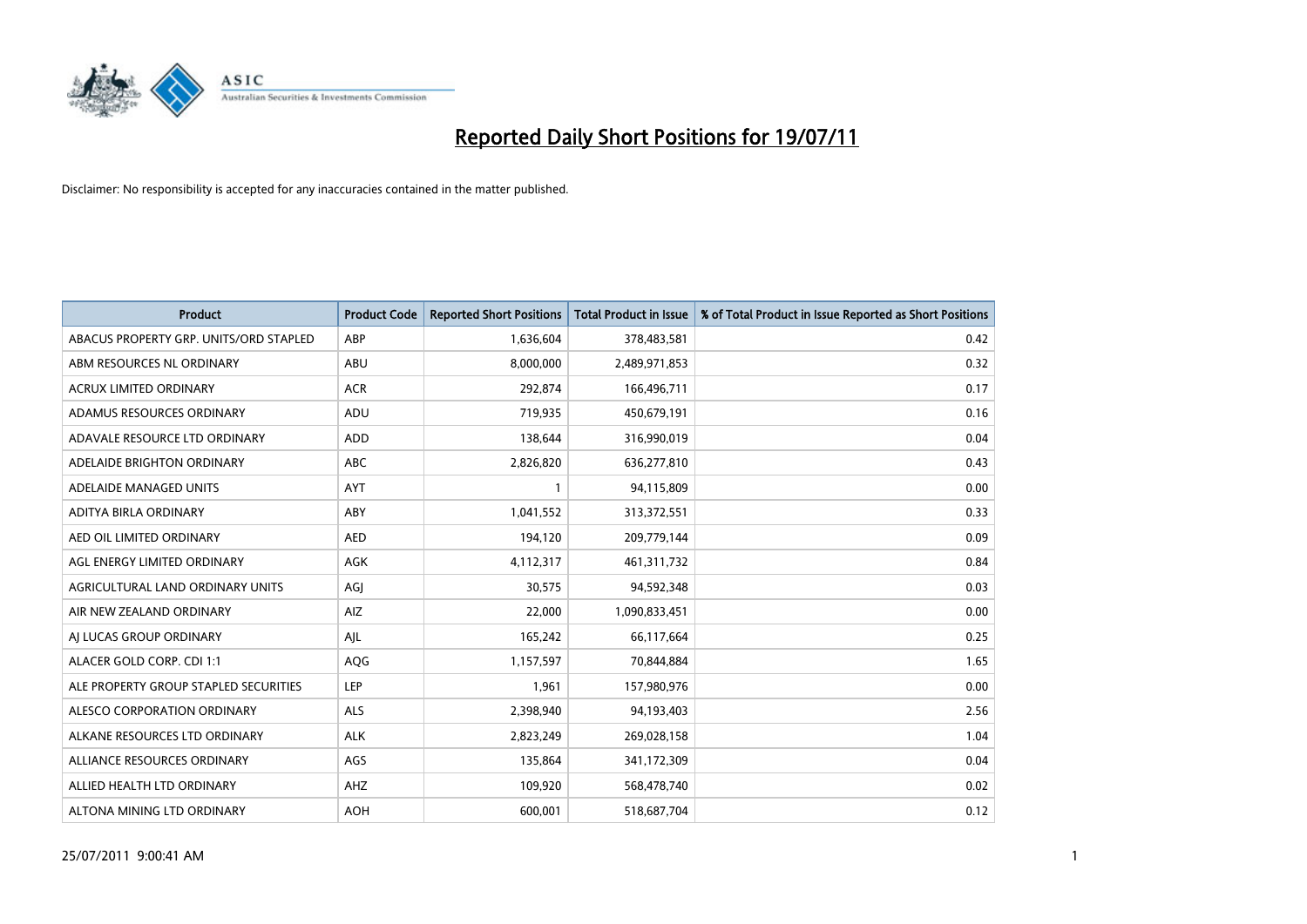

| <b>Product</b>                          | <b>Product Code</b> | <b>Reported Short Positions</b> | <b>Total Product in Issue</b> | % of Total Product in Issue Reported as Short Positions |
|-----------------------------------------|---------------------|---------------------------------|-------------------------------|---------------------------------------------------------|
| ALUMINA LIMITED ORDINARY                | <b>AWC</b>          | 25,965,190                      | 2,440,196,187                 | 1.05                                                    |
| AMADEUS ENERGY ORDINARY                 | AMU                 | 754,597                         | 293,123,471                   | 0.26                                                    |
| AMALGAMATED HOLDINGS ORDINARY           | <b>AHD</b>          | 17,203                          | 157,471,848                   | 0.01                                                    |
| AMCOR LIMITED ORDINARY                  | <b>AMC</b>          | 9,697,028                       | 1,227,469,819                 | 0.76                                                    |
| AMP LIMITED ORDINARY                    | AMP                 | 12,416,496                      | 2,811,693,913                 | 0.43                                                    |
| AMPELLA MINING ORDINARY                 | <b>AMX</b>          | 793,216                         | 204,885,108                   | 0.39                                                    |
| ANSELL LIMITED ORDINARY                 | <b>ANN</b>          | 3,615,377                       | 133,011,550                   | 2.71                                                    |
| ANTARES ENERGY LTD ORDINARY             | <b>AZZ</b>          | 101,632                         | 273,000,000                   | 0.04                                                    |
| ANZ BANKING GRP LTD ORDINARY            | ANZ                 | 10,981,232                      | 2,628,863,651                 | 0.39                                                    |
| ANZ BANKING GRP LTD PREF SHARE          | <b>ANZPA</b>        | 1,000                           | 19,687,224                    | 0.01                                                    |
| APA GROUP STAPLED SECURITIES            | <b>APA</b>          | 10,221,879                      | 634,116,029                   | 1.62                                                    |
| APEX MINERALS NL ORDINARY               | <b>AXM</b>          | 885.146                         | 5,550,243,713                 | 0.02                                                    |
| APN EUROPEAN RETAIL UNITS STAPLED SEC.  | <b>AEZ</b>          | 11,832                          | 544,910,660                   | 0.00                                                    |
| APN NEWS & MEDIA ORDINARY               | <b>APN</b>          | 26,951,695                      | 618,568,292                   | 4.36                                                    |
| AQUARIUS PLATINUM. ORDINARY             | <b>AOP</b>          | 4,038,457                       | 470,167,206                   | 0.86                                                    |
| AQUILA RESOURCES ORDINARY               | <b>AQA</b>          | 5,256,856                       | 374,368,499                   | 1.41                                                    |
| ARAFURA RESOURCE LTD ORDINARY           | <b>ARU</b>          | 6,018,315                       | 367,980,342                   | 1.63                                                    |
| ARB CORPORATION ORDINARY                | <b>ARP</b>          | 5,075                           | 72,481,302                    | 0.00                                                    |
| ARDENT LEISURE GROUP STAPLED SECURITIES | AAD                 | 729,088                         | 318,147,978                   | 0.22                                                    |
| ARISTOCRAT LEISURE ORDINARY             | <b>ALL</b>          | 28,725,359                      | 536,480,307                   | 5.34                                                    |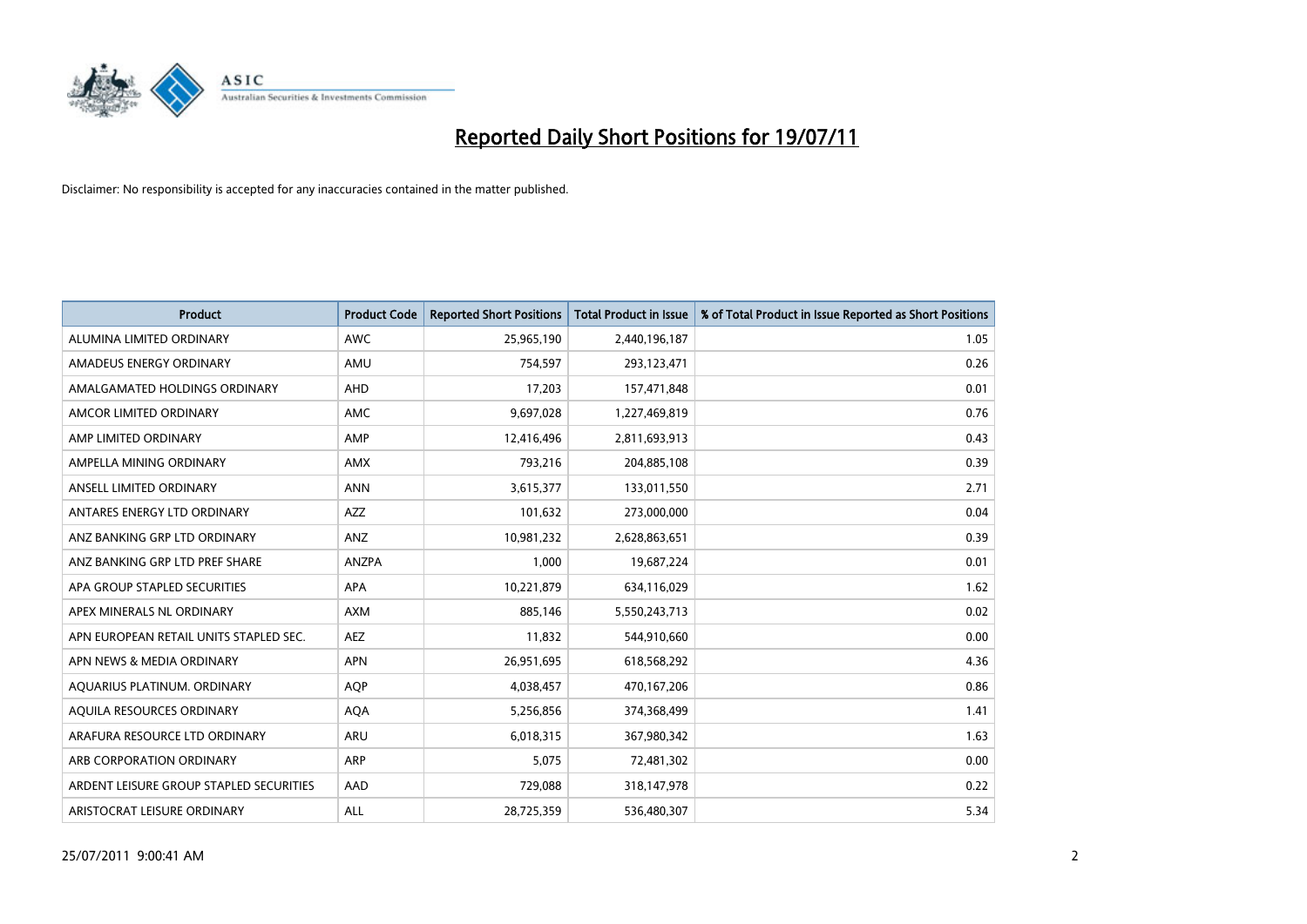

| <b>Product</b>                          | <b>Product Code</b> | <b>Reported Short Positions</b> | Total Product in Issue | % of Total Product in Issue Reported as Short Positions |
|-----------------------------------------|---------------------|---------------------------------|------------------------|---------------------------------------------------------|
| ASCIANO LIMITED ORDINARY                | <b>AIO</b>          | 31,982,669                      | 2,926,103,883          | 1.08                                                    |
| ASG GROUP LIMITED ORDINARY              | ASZ                 | 103,731                         | 169,117,796            | 0.06                                                    |
| ASPEN GROUP ORD/UNITS STAPLED           | <b>APZ</b>          | 1,105,951                       | 579,826,041            | 0.19                                                    |
| ASPIRE MINING LTD ORDINARY              | <b>AKM</b>          | 341,606                         | 539,971,483            | 0.06                                                    |
| <b>ASTON RES LTD ORDINARY</b>           | <b>AZT</b>          | 597,194                         | 204,527,604            | 0.28                                                    |
| ASTRO JAP PROP GROUP STAPLED SECURITIES | AJA                 | 30,270                          | 58,445,002             | 0.06                                                    |
| ASX LIMITED ORDINARY                    | <b>ASX</b>          | 1,771,480                       | 175,136,729            | 1.00                                                    |
| ATLANTIC LIMITED ORDINARY               | ATI                 | 30,575                          | 113,605,216            | 0.03                                                    |
| ATLAS IRON LIMITED ORDINARY             | AGO                 | 13,754,007                      | 825,891,142            | 1.65                                                    |
| AUGUR RESOURCES LTD ORDINARY            | <b>AUK</b>          | 200,557                         | 177,188,048            | 0.11                                                    |
| AURORA OIL & GAS ORDINARY               | <b>AUT</b>          | 4,193,704                       | 409,865,343            | 1.04                                                    |
| AUSDRILL LIMITED ORDINARY               | <b>ASL</b>          | 223,895                         | 301,452,517            | 0.07                                                    |
| AUSENCO LIMITED ORDINARY                | <b>AAX</b>          | 1,632,575                       | 122,987,022            | 1.33                                                    |
| <b>AUSTAL LIMITED ORDINARY</b>          | ASB                 | 270,597                         | 188,069,638            | 0.15                                                    |
| <b>AUSTAR UNITED ORDINARY</b>           | <b>AUN</b>          | 1,571,693                       | 1,271,505,737          | 0.11                                                    |
| AUSTBROKERS HOLDINGS ORDINARY           | <b>AUB</b>          | 1,074                           | 54,658,736             | 0.00                                                    |
| AUSTIN ENGINEERING ORDINARY             | ANG                 | 144,199                         | 71,864,403             | 0.19                                                    |
| <b>AUSTRALAND ASSETS ASSETS</b>         | AAZPB               | 1,168                           | 2,750,000              | 0.04                                                    |
| AUSTRALAND PROPERTY STAPLED SECURITY    | <b>ALZ</b>          | 921,891                         | 576,846,597            | 0.16                                                    |
| AUSTRALIAN AGRICULT. ORDINARY           | AAC                 | 1,427,557                       | 311,968,824            | 0.46                                                    |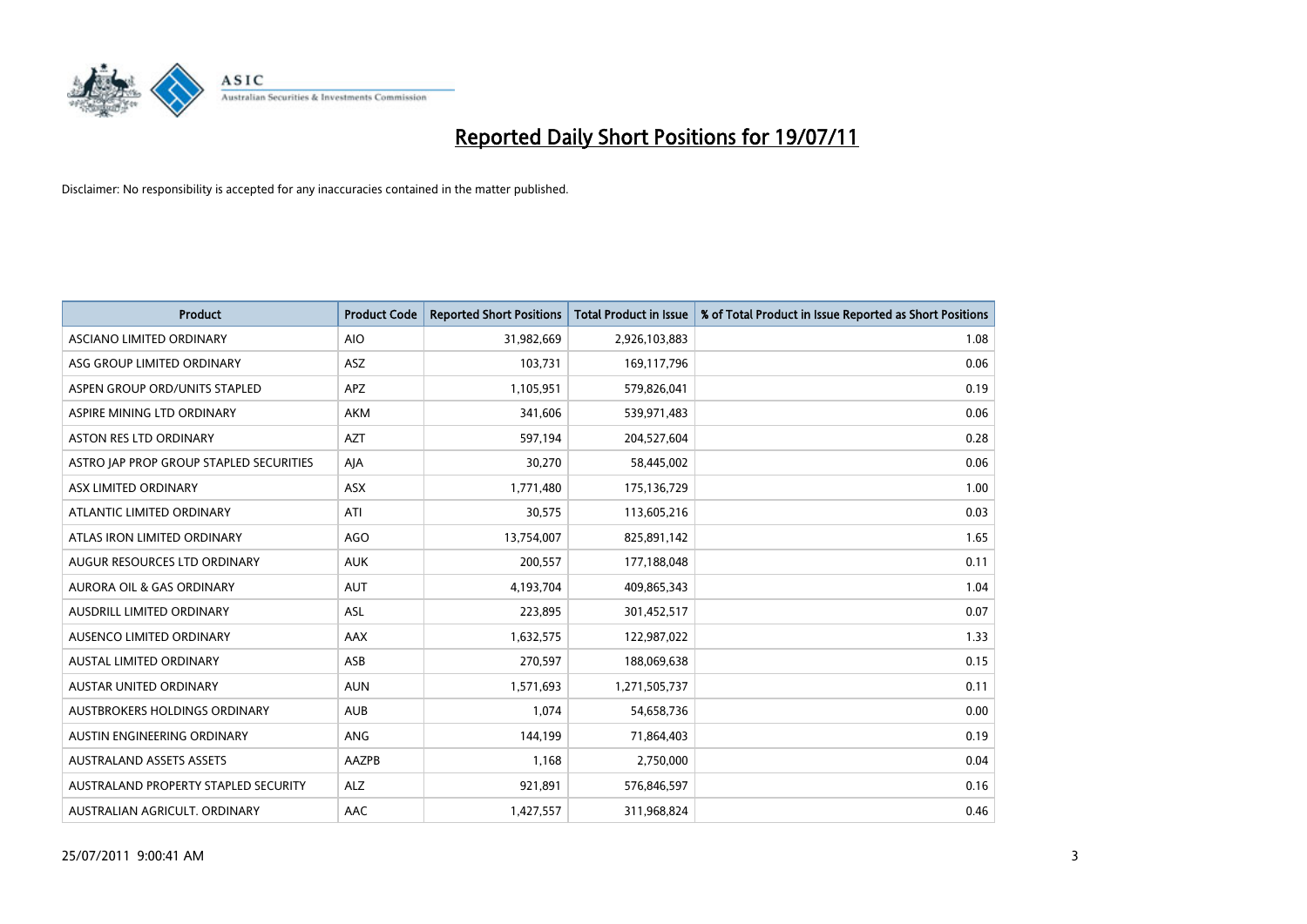

| <b>Product</b>                       | <b>Product Code</b> | <b>Reported Short Positions</b> | <b>Total Product in Issue</b> | % of Total Product in Issue Reported as Short Positions |
|--------------------------------------|---------------------|---------------------------------|-------------------------------|---------------------------------------------------------|
| <b>AUSTRALIAN EDUCATION UNITS</b>    | <b>AEU</b>          | 625.000                         | 175,465,397                   | 0.36                                                    |
| AUSTRALIAN INFRASTR, UNITS/ORDINARY  | <b>AIX</b>          | 2,157,800                       | 620,733,944                   | 0.34                                                    |
| AUSTRALIAN MINES LTD ORDINARY        | <b>AUZ</b>          | 1,400,000                       | 576,910,315                   | 0.24                                                    |
| AUSTRALIAN PHARM. ORDINARY           | API                 | 816,305                         | 488,115,883                   | 0.16                                                    |
| AUTOMOTIVE HOLDINGS ORDINARY         | <b>AHE</b>          | 10,287                          | 260,579,682                   | 0.00                                                    |
| AVANCO RESOURCES LTD ORDINARY        | <b>AVB</b>          | 27                              | 788,873,517                   | 0.00                                                    |
| AVEXA LIMITED ORDINARY               | <b>AVX</b>          | 243,657                         | 847,688,779                   | 0.03                                                    |
| AWE LIMITED ORDINARY                 | <b>AWE</b>          | 7,164,802                       | 521,871,941                   | 1.38                                                    |
| AZUMAH RESOURCES ORDINARY            | <b>AZM</b>          | 243,919                         | 281,650,356                   | 0.09                                                    |
| <b>BANDANNA ENERGY ORDINARY</b>      | <b>BND</b>          | 898,141                         | 427,175,482                   | 0.20                                                    |
| BANK OF QUEENSLAND. ORDINARY         | <b>BOO</b>          | 4,872,701                       | 225,369,547                   | 2.15                                                    |
| <b>BANNERMAN RESOURCES ORDINARY</b>  | <b>BMN</b>          | 881,605                         | 234,435,934                   | 0.38                                                    |
| <b>BASE RES LIMITED ORDINARY</b>     | <b>BSE</b>          | 354,399                         | 165,341,114                   | 0.22                                                    |
| <b>BATHURST RESOURCES ORDINARY</b>   | <b>BTU</b>          | 6,979,288                       | 667,907,997                   | 1.04                                                    |
| <b>BAUXITE RESOURCE LTD ORDINARY</b> | <b>BAU</b>          | 111,797                         | 235,379,896                   | 0.05                                                    |
| <b>BC IRON LIMITED ORDINARY</b>      | <b>BCI</b>          | 185,567                         | 94,381,000                    | 0.20                                                    |
| BEACH ENERGY LIMITED ORDINARY        | <b>BPT</b>          | 4,477,071                       | 1,103,127,711                 | 0.40                                                    |
| BEADELL RESOURCE LTD ORDINARY        | <b>BDR</b>          | 1,242,469                       | 657,906,946                   | 0.18                                                    |
| BENDIGO AND ADELAIDE ORDINARY        | <b>BEN</b>          | 6,791,538                       | 360,301,182                   | 1.88                                                    |
| BERKELEY RESOURCES ORDINARY          | <b>BKY</b>          | 763,131                         | 174,298,273                   | 0.44                                                    |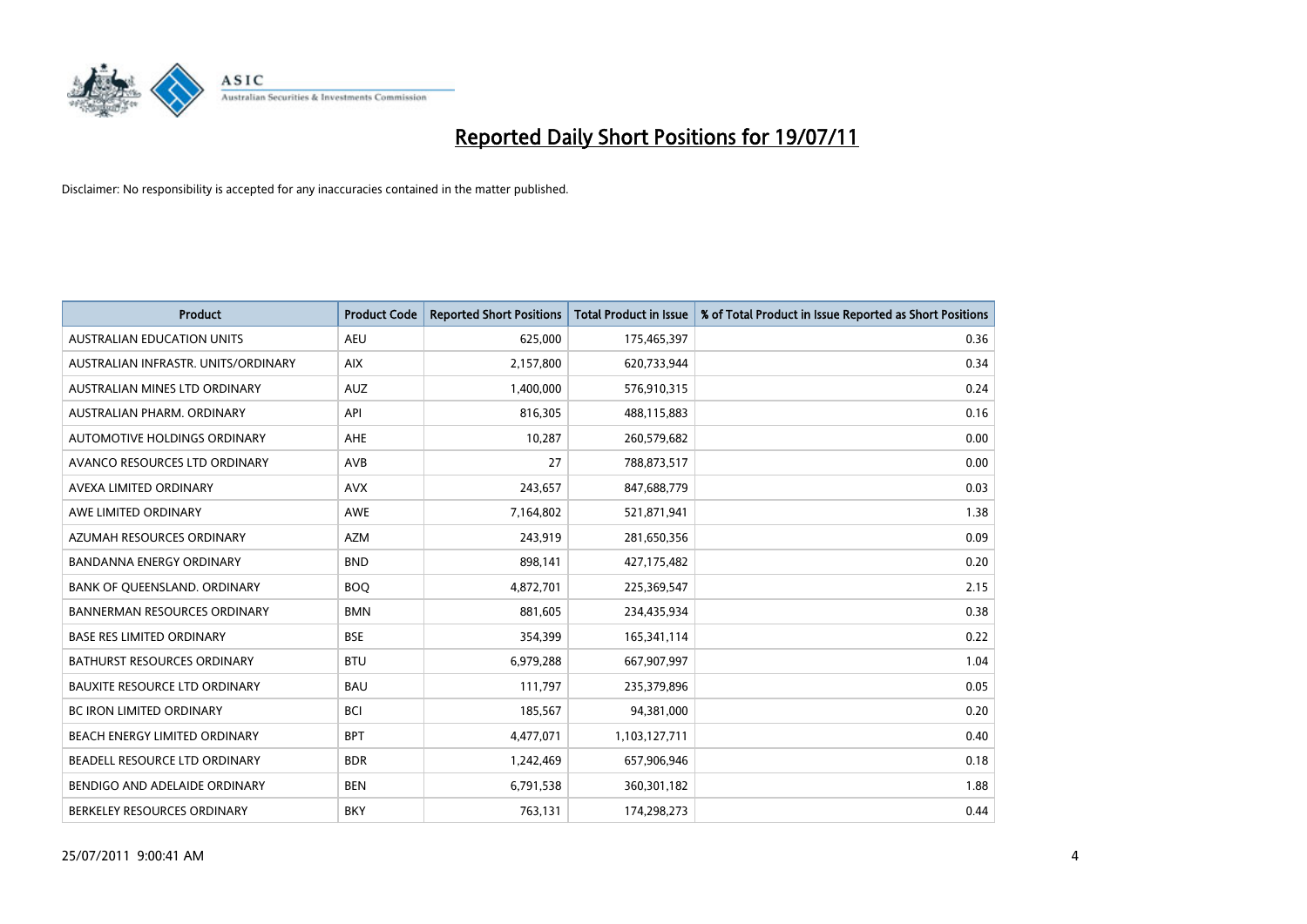

| <b>Product</b>                       | <b>Product Code</b> | <b>Reported Short Positions</b> | <b>Total Product in Issue</b> | % of Total Product in Issue Reported as Short Positions |
|--------------------------------------|---------------------|---------------------------------|-------------------------------|---------------------------------------------------------|
| BETASHARES ASX RES ETF UNITS         | <b>ORE</b>          | 158,220                         | 4,519,432                     | 3.50                                                    |
| <b>BHP BILLITON LIMITED ORDINARY</b> | <b>BHP</b>          | 42,862,440                      | 3,211,496,105                 | 1.31                                                    |
| <b>BILLABONG ORDINARY</b>            | <b>BBG</b>          | 19,634,641                      | 254,037,587                   | 7.72                                                    |
| <b>BIOTA HOLDINGS ORDINARY</b>       | <b>BTA</b>          | 2,168,177                       | 181,417,556                   | 1.20                                                    |
| <b>BISALLOY STEEL ORDINARY</b>       | <b>BIS</b>          | 84,480                          | 216,455,965                   | 0.04                                                    |
| BKI INVESTMENT LTD ORDINARY          | <b>BKI</b>          | 508                             | 422,863,407                   | 0.00                                                    |
| <b>BLACKMORES LIMITED ORDINARY</b>   | <b>BKL</b>          | 9,800                           | 16,746,703                    | 0.06                                                    |
| <b>BLACKTHORN RESOURCES ORDINARY</b> | <b>BTR</b>          | 35,848                          | 122,918,000                   | 0.03                                                    |
| <b>BLUESCOPE STEEL LTD ORDINARY</b>  | <b>BSL</b>          | 78,182,282                      | 1,842,207,385                 | 4.20                                                    |
| <b>BOART LONGYEAR ORDINARY</b>       | <b>BLY</b>          | 7,245,233                       | 461, 163, 412                 | 1.55                                                    |
| <b>BOOM LOGISTICS ORDINARY</b>       | <b>BOL</b>          | 470,879                         | 465,011,147                   | 0.10                                                    |
| BORAL LIMITED, ORDINARY              | <b>BLD</b>          | 42,136,721                      | 729,925,990                   | 5.75                                                    |
| BOTSWANA METALS LTD ORDINARY         | <b>BML</b>          | 7,000                           | 143,717,013                   | 0.00                                                    |
| <b>BOW ENERGY LIMITED ORDINARY</b>   | <b>BOW</b>          | 7,828,724                       | 350,517,229                   | 2.22                                                    |
| <b>BRADKEN LIMITED ORDINARY</b>      | <b>BKN</b>          | 2,195,549                       | 161,837,406                   | 1.34                                                    |
| <b>BRAMBLES LIMITED ORDINARY</b>     | <b>BXB</b>          | 17,456,974                      | 1,479,369,972                 | 1.17                                                    |
| BREVILLE GROUP LTD ORDINARY          | <b>BRG</b>          | 2,739                           | 129,995,322                   | 0.00                                                    |
| BRICKWORKS LIMITED ORDINARY          | <b>BKW</b>          | 33,780                          | 147,567,333                   | 0.02                                                    |
| <b>BROCKMAN RESOURCES ORDINARY</b>   | <b>BRM</b>          | 82,572                          | 144,803,151                   | 0.06                                                    |
| BT INVESTMENT MNGMNT ORDINARY        | <b>BTT</b>          | 585,021                         | 160,000,000                   | 0.36                                                    |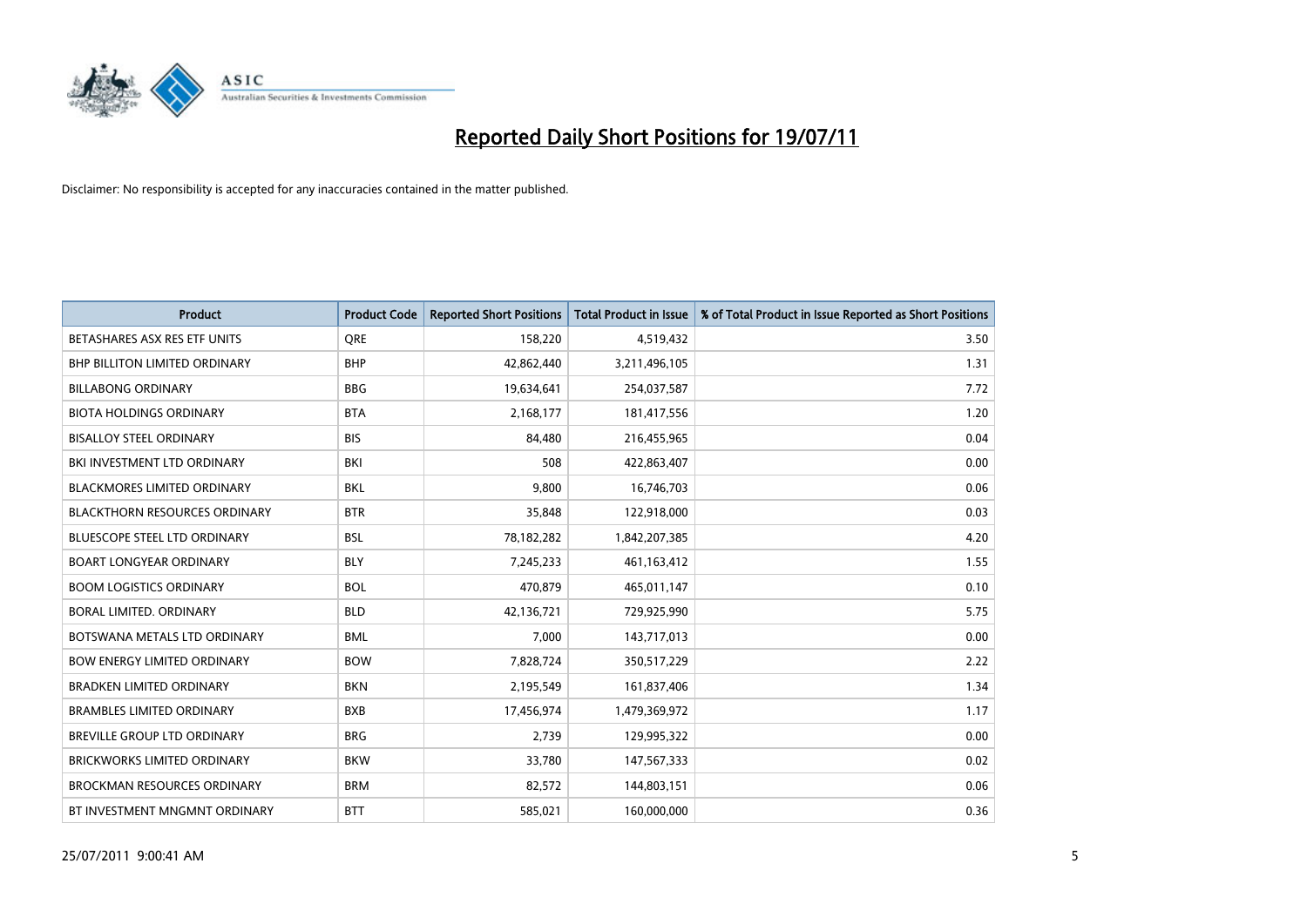

| <b>Product</b>                             | <b>Product Code</b> | <b>Reported Short Positions</b> | Total Product in Issue | % of Total Product in Issue Reported as Short Positions |
|--------------------------------------------|---------------------|---------------------------------|------------------------|---------------------------------------------------------|
| <b>BURU ENERGY ORDINARY</b>                | <b>BRU</b>          | 5,233,251                       | 182,840,549            | 2.87                                                    |
| <b>BWP TRUST ORDINARY UNITS</b>            | <b>BWP</b>          | 1,336,078                       | 520,012,793            | 0.25                                                    |
| CABCHARGE AUSTRALIA ORDINARY               | CAB                 | 888,922                         | 120,437,014            | 0.71                                                    |
| CALTEX AUSTRALIA ORDINARY                  | <b>CTX</b>          | 6,903,697                       | 270,000,000            | 2.52                                                    |
| <b>CAMPBELL BROTHERS ORDINARY</b>          | CPB                 | 148,291                         | 67,503,411             | 0.23                                                    |
| CAPE LAMBERT RES LTD ORDINARY              | <b>CFE</b>          | 1,465,310                       | 626,299,603            | 0.24                                                    |
| <b>CARBON ENERGY ORDINARY</b>              | <b>CNX</b>          | 2,001,714                       | 698,517,858            | 0.27                                                    |
| CARDNO LIMITED ORDINARY                    | CDD                 | 109,407                         | 109,443,594            | 0.10                                                    |
| CARNARVON PETROLEUM ORDINARY               | <b>CVN</b>          | 2,649,325                       | 690,320,634            | 0.37                                                    |
| <b>CARNEGIE WAVE ENERGY ORDINARY</b>       | <b>CWE</b>          | 83,000                          | 899,087,627            | 0.01                                                    |
| CARPATHIAN RESOURCES ORDINARY              | <b>CPN</b>          | 75,000                          | 265,533,501            | 0.03                                                    |
| CARPENTARIA EXP. LTD ORDINARY              | CAP                 | 9,777                           | 98,741,301             | 0.01                                                    |
| CARSALES.COM LTD ORDINARY                  | <b>CRZ</b>          | 10,792,562                      | 233,679,722            | 4.61                                                    |
| CASH CONVERTERS ORD/DIV ACCESS             | CCV                 | 173,094                         | 379,761,025            | 0.04                                                    |
| <b>CASPIAN OIL &amp; GAS ORDINARY</b>      | <b>CIG</b>          | 50,000                          | 1,331,500,513          | 0.00                                                    |
| CATALPA RESOURCES ORDINARY                 | CAH                 | 164,407                         | 178,095,822            | 0.08                                                    |
| <b>CEC GROUP LIMITED ORDINARY</b>          | <b>CEG</b>          | 1,750                           | 79,662,662             | 0.00                                                    |
| <b>CELLNET GROUP ORDINARY</b>              | <b>CLT</b>          | 1,342                           | 61,286,754             | 0.00                                                    |
| CENTRAL PETROLEUM ORDINARY                 | <b>CTP</b>          | 11,455                          | 982,298,842            | 0.00                                                    |
| <b>CENTRO PROPERTIES UNITS/ORD STAPLED</b> | <b>CNP</b>          | 6,692                           | 972,414,514            | 0.00                                                    |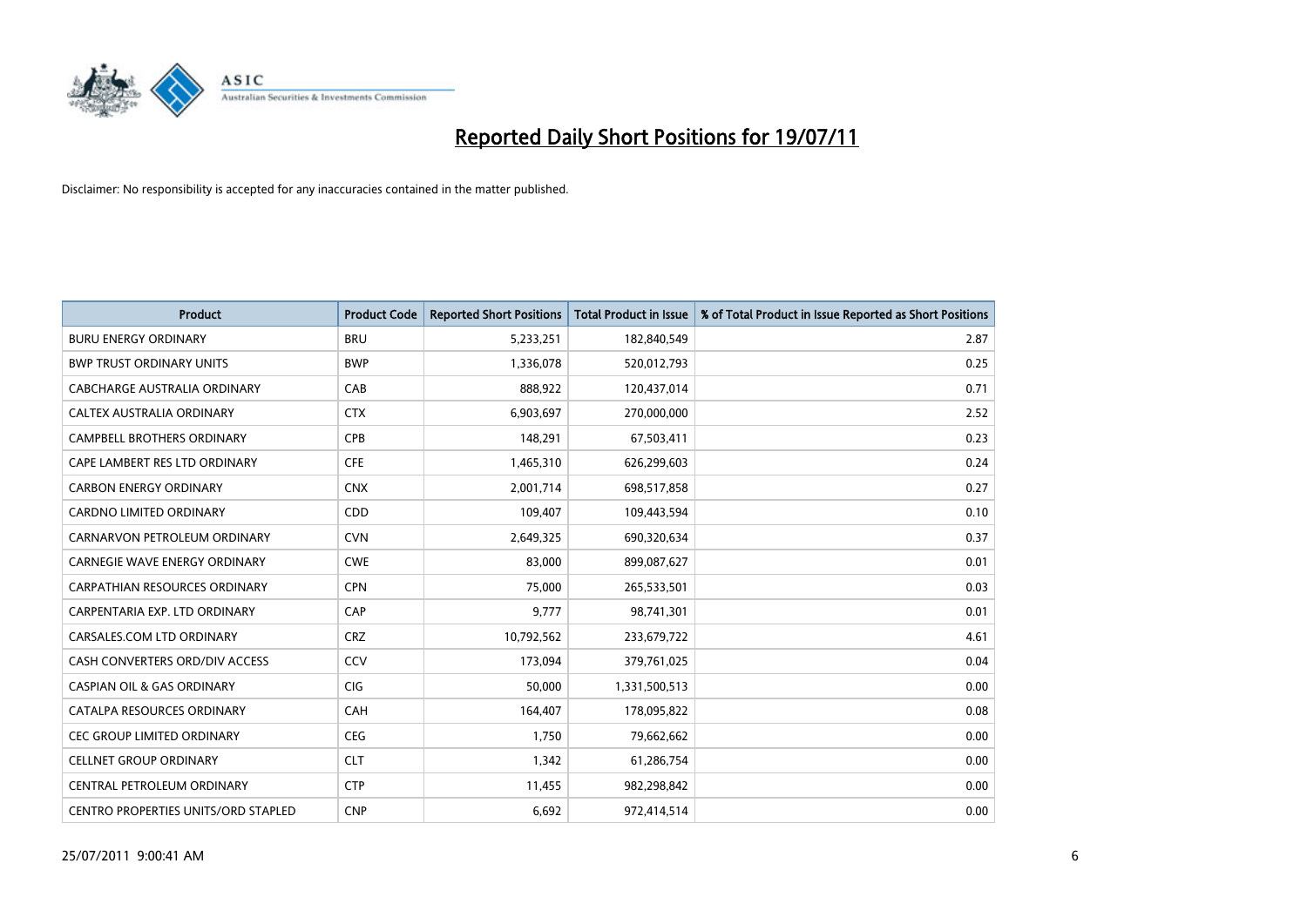

| <b>Product</b>                                | <b>Product Code</b> | <b>Reported Short Positions</b> | <b>Total Product in Issue</b> | % of Total Product in Issue Reported as Short Positions |
|-----------------------------------------------|---------------------|---------------------------------|-------------------------------|---------------------------------------------------------|
| <b>CENTRO RETAIL GROUP STAPLED SECURITIES</b> | <b>CER</b>          | 693,229                         | 2,286,399,424                 | 0.03                                                    |
| <b>CERAMIC FUEL CELLS ORDINARY</b>            | CFU                 | 1,323,978                       | 1,201,353,566                 | 0.10                                                    |
| <b>CERRO RESOURCES NL ORDINARY</b>            | <b>CJO</b>          | 249,399                         | 748,268,606                   | 0.03                                                    |
| CFS RETAIL PROPERTY UNITS                     | <b>CFX</b>          | 46,793,028                      | 2,839,591,911                 | 1.62                                                    |
| <b>CGA MINING LIMITED ORDINARY</b>            | <b>CGX</b>          | 148.668                         | 333,425,726                   | 0.04                                                    |
| <b>CHALICE GOLD MINES ORDINARY</b>            | <b>CHN</b>          | 200                             | 250,030,886                   | 0.00                                                    |
| CHALLENGER DIV.PRO. STAPLED UNITS             | <b>CDI</b>          | 117,637                         | 906,046,047                   | 0.01                                                    |
| <b>CHALLENGER INFRAST, STAPLED UNITS</b>      | <b>CIF</b>          | 8,204                           | 316,223,785                   | 0.00                                                    |
| CHALLENGER LIMITED ORDINARY                   | CGF                 | 7,244,203                       | 496,747,954                   | 1.44                                                    |
| <b>CHANDLER MACLEOD LTD ORDINARY</b>          | <b>CMG</b>          | 11,970                          | 466,466,720                   | 0.00                                                    |
| CHARTER HALL GROUP STAPLED US PROHIBIT.       | <b>CHC</b>          | 1,298,472                       | 307,866,815                   | 0.40                                                    |
| <b>CHARTER HALL OFFICE UNIT</b>               | COO                 | 1,759,301                       | 493,319,730                   | 0.35                                                    |
| <b>CHARTER HALL RETAIL UNITS</b>              | <b>COR</b>          | 468.461                         | 302,162,079                   | 0.14                                                    |
| CHEMGENEX PHARMACEUT ORDINARY                 | <b>CXS</b>          | 2,225                           | 313,558,870                   | 0.00                                                    |
| CITIGOLD CORP LTD ORDINARY                    | <b>CTO</b>          | 2,059,217                       | 1,105,078,301                 | 0.18                                                    |
| <b>CLARIUS GRP LTD ORDINARY</b>               | <b>CND</b>          | 192,612                         | 88,161,315                    | 0.22                                                    |
| CLINUVEL PHARMACEUT, ORDINARY                 | CUV                 | 4,127                           | 30,381,706                    | 0.01                                                    |
| <b>CLOUGH LIMITED ORDINARY</b>                | <b>CLO</b>          | 156,276                         | 769,801,269                   | 0.02                                                    |
| <b>CO2 GROUP LIMITED ORDINARY</b>             | COZ                 | 651,085                         | 279,457,526                   | 0.23                                                    |
| <b>COAL &amp; ALLIED ORDINARY</b>             | <b>CNA</b>          | 28,429                          | 86,584,735                    | 0.03                                                    |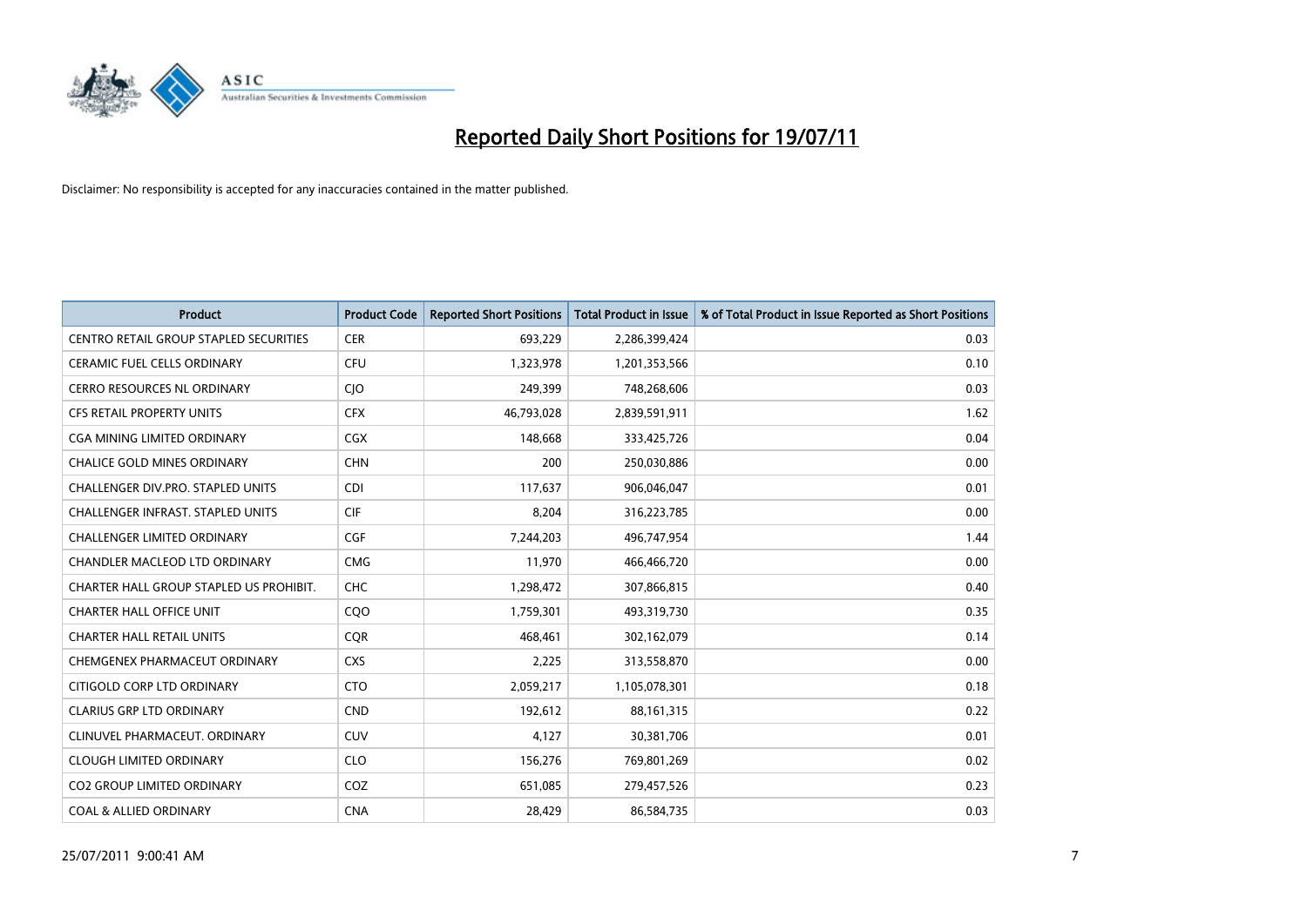

| <b>Product</b>                          | <b>Product Code</b> | <b>Reported Short Positions</b> | <b>Total Product in Issue</b> | % of Total Product in Issue Reported as Short Positions |
|-----------------------------------------|---------------------|---------------------------------|-------------------------------|---------------------------------------------------------|
| COAL OF AFRICA LTD ORDINARY             | <b>CZA</b>          | 698,148                         | 531,139,661                   | 0.13                                                    |
| <b>COALSPUR MINES LTD ORDINARY</b>      | <b>CPL</b>          | 1,703,942                       | 567,117,594                   | 0.30                                                    |
| <b>COALWORKS LIMITED ORDINARY</b>       | <b>CWK</b>          | 1,500,000                       | 149,088,955                   | 1.01                                                    |
| COCA-COLA AMATIL ORDINARY               | <b>CCL</b>          | 6,740,687                       | 758,028,446                   | 0.86                                                    |
| <b>COCHLEAR LIMITED ORDINARY</b>        | COH                 | 1,522,166                       | 56,745,023                    | 2.66                                                    |
| <b>COCKATOO COAL ORDINARY</b>           | <b>COK</b>          | 7,833,069                       | 1,016,096,908                 | 0.79                                                    |
| <b>COFFEY INTERNATIONAL ORDINARY</b>    | <b>COF</b>          | 96,762                          | 134,066,081                   | 0.07                                                    |
| <b>COKAL LTD ORDINARY</b>               | <b>CKA</b>          | 392,815                         | 128,585,735                   | 0.31                                                    |
| COMMONWEALTH BANK, ORDINARY             | <b>CBA</b>          | 24,732,206                      | 1,558,647,244                 | 1.56                                                    |
| <b>COMMONWEALTH PROP ORDINARY UNITS</b> | <b>CPA</b>          | 41,439,035                      | 2,449,599,711                 | 1.71                                                    |
| <b>COMPASS RESOURCES ORDINARY</b>       | <b>CMR</b>          | 160,952                         | 147,402,920                   | 0.11                                                    |
| <b>COMPUTERSHARE LTD ORDINARY</b>       | <b>CPU</b>          | 4,398,751                       | 555,664,059                   | 0.75                                                    |
| <b>CONNECTEAST GROUP STAPLED</b>        | CEU                 | 18,238,879                      | 3,940,145,951                 | 0.46                                                    |
| CONQUEST MINING ORDINARY                | COT                 | 524,381                         | 583,241,478                   | 0.08                                                    |
| CONSOLIDATED MEDIA, ORDINARY            | <b>CMI</b>          | 3,379,989                       | 561,834,996                   | 0.59                                                    |
| CONTANGO MICROCAP ORDINARY              | <b>CTN</b>          | 7,500                           | 146,423,793                   | 0.01                                                    |
| CONTINENTAL COAL LTD ORDINARY           | CCC                 | 739,375                         | 2,415,170,317                 | 0.03                                                    |
| COOPER ENERGY LTD ORDINARY              | <b>COE</b>          | 244,172                         | 292,576,001                   | 0.08                                                    |
| <b>COPPER STRIKE LTD ORDINARY</b>       | <b>CSE</b>          | 714                             | 129,455,571                   | 0.00                                                    |
| <b>CORDLIFE LIMITED ORDINARY</b>        | CBB                 |                                 | 150,887,354                   | 0.00                                                    |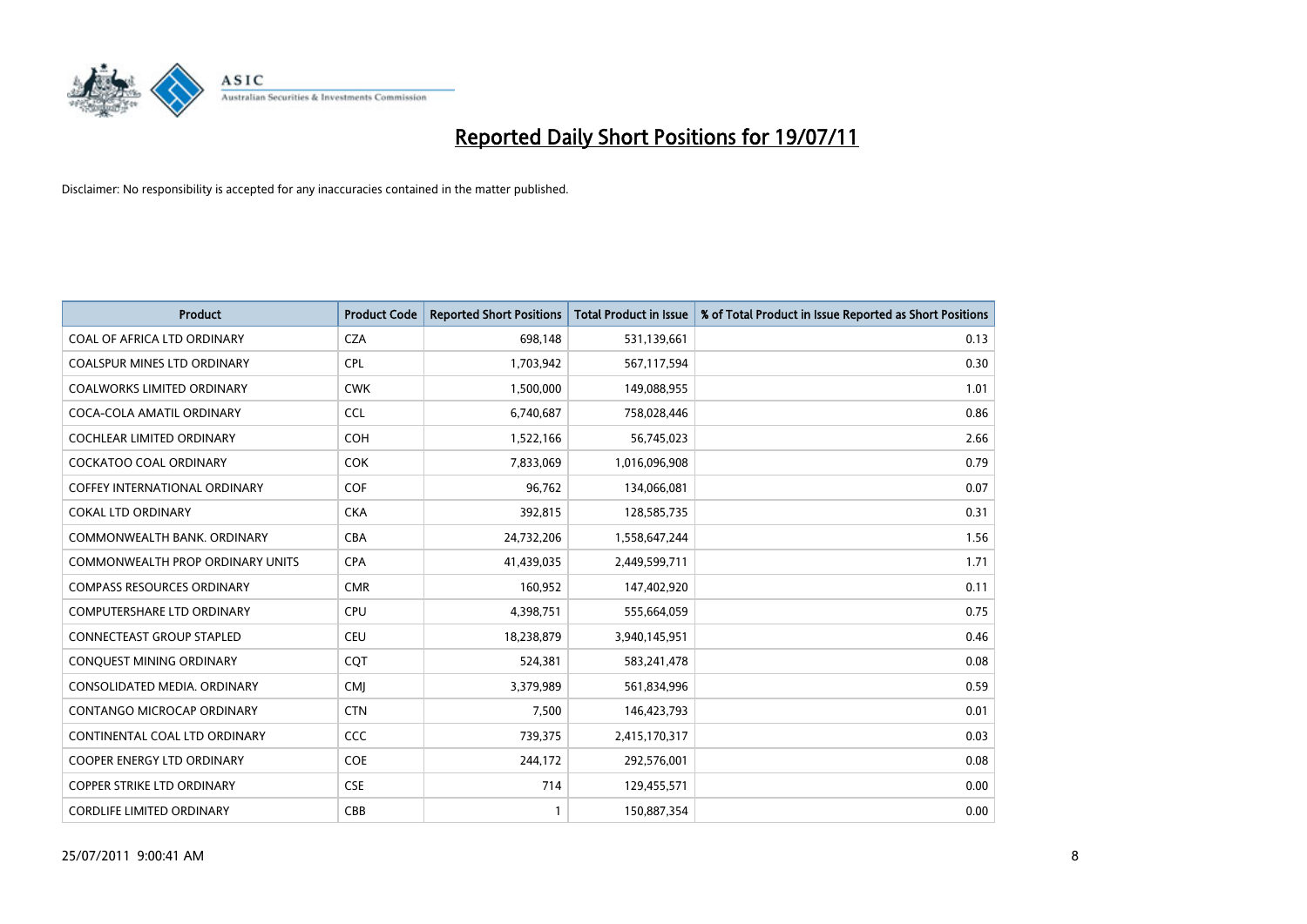

| <b>Product</b>                          | <b>Product Code</b> | <b>Reported Short Positions</b> | <b>Total Product in Issue</b> | % of Total Product in Issue Reported as Short Positions |
|-----------------------------------------|---------------------|---------------------------------|-------------------------------|---------------------------------------------------------|
| <b>COUNT FINANCIAL ORDINARY</b>         | COU                 | 630,933                         | 262,247,830                   | 0.24                                                    |
| <b>CREDIT CORP GROUP ORDINARY</b>       | <b>CCP</b>          | 4,740                           | 45,210,752                    | 0.01                                                    |
| <b>CRESCENT GOLD ORDINARY</b>           | <b>CRE</b>          | 120,000                         | 1,191,052,549                 | 0.01                                                    |
| <b>CROMWELL PROP STAPLED SECURITIES</b> | <b>CMW</b>          | 189,783                         | 964,737,315                   | 0.02                                                    |
| <b>CROWN LIMITED ORDINARY</b>           | <b>CWN</b>          | 2,565,238                       | 754,131,800                   | 0.31                                                    |
| <b>CSG LIMITED ORDINARY</b>             | CSV                 | 999,100                         | 282,567,499                   | 0.36                                                    |
| <b>CSL LIMITED ORDINARY</b>             | <b>CSL</b>          | 7,369,071                       | 527,960,909                   | 1.36                                                    |
| <b>CSR LIMITED ORDINARY</b>             | <b>CSR</b>          | 14,966,369                      | 506,000,315                   | 2.95                                                    |
| <b>CUDECO LIMITED ORDINARY</b>          | CDU                 | 933,270                         | 144,216,264                   | 0.63                                                    |
| <b>CUSTOMERS LIMITED ORDINARY</b>       | CUS                 | 59,149                          | 134,869,357                   | 0.04                                                    |
| DART ENERGY LTD ORDINARY                | <b>DTE</b>          | 6,425,210                       | 720,674,545                   | 0.89                                                    |
| DAVID JONES LIMITED ORDINARY            | <b>DJS</b>          | 37,047,948                      | 520,751,395                   | 7.10                                                    |
| <b>DECMIL GROUP LIMITED ORDINARY</b>    | <b>DCG</b>          | 106,240                         | 124,254,568                   | 0.09                                                    |
| DEEP YELLOW LIMITED ORDINARY            | <b>DYL</b>          | 76,669                          | 1,127,534,458                 | 0.01                                                    |
| DEVINE LIMITED ORDINARY                 | <b>DVN</b>          | 1,000                           | 634,918,223                   | 0.00                                                    |
| DEXUS PROPERTY GROUP STAPLED UNITS      | <b>DXS</b>          | 48,111,664                      | 4,839,024,176                 | 0.98                                                    |
| DISCOVERY METALS LTD ORDINARY           | <b>DML</b>          | 6,458,692                       | 437,114,481                   | 1.46                                                    |
| DOMINO PIZZA ENTERPR ORDINARY           | <b>DMP</b>          | 250,903                         | 68,407,674                    | 0.37                                                    |
| DOWNER EDI LIMITED ORDINARY             | <b>DOW</b>          | 6,284,979                       | 429,100,296                   | 1.45                                                    |
| DRILLSEARCH ENERGY ORDINARY             | <b>DLS</b>          | 5,798                           | 304,176,742                   | 0.00                                                    |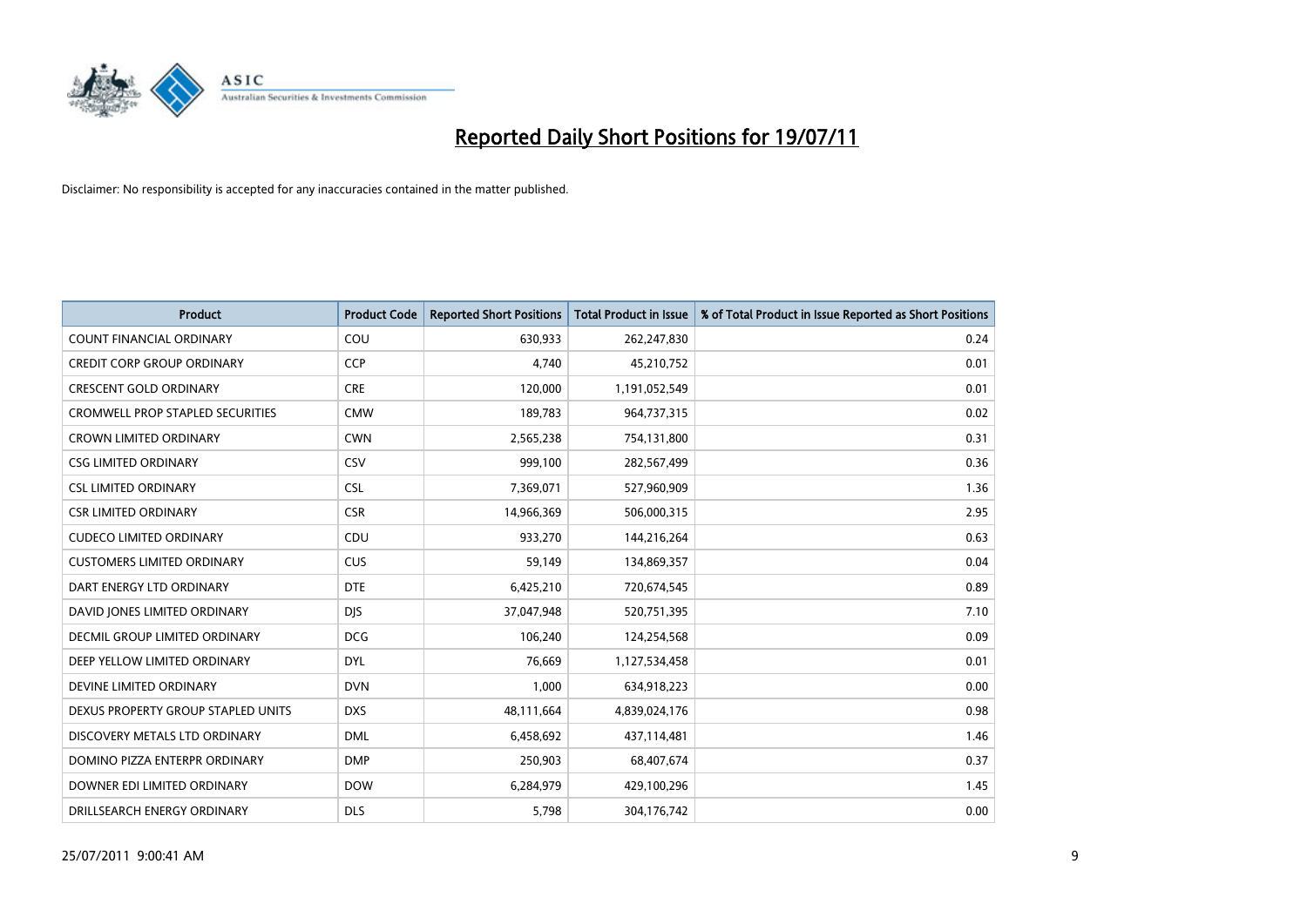

| <b>Product</b>                            | <b>Product Code</b> | <b>Reported Short Positions</b> | <b>Total Product in Issue</b> | % of Total Product in Issue Reported as Short Positions |
|-------------------------------------------|---------------------|---------------------------------|-------------------------------|---------------------------------------------------------|
| DUET GROUP STAPLED US PROHIBIT.           | <b>DUE</b>          | 2,976,770                       | 909,692,991                   | 0.31                                                    |
| DULUXGROUP LIMITED ORDINARY               | <b>DLX</b>          | 7,824,119                       | 367,456,259                   | 2.12                                                    |
| DWS ADVANCED ORDINARY                     | <b>DWS</b>          | 155,338                         | 132,362,763                   | 0.11                                                    |
| EASTERN STAR GAS ORDINARY                 | ESG                 | 3,179,729                       | 991,717,041                   | 0.30                                                    |
| ECHO ENTERTAINMENT ORDINARY               | EGP                 | 1,811,485                       | 688,019,737                   | 0.26                                                    |
| EDT RETAIL TRUST UNITS                    | <b>EDT</b>          | 99,457                          | 4,700,290,868                 | 0.00                                                    |
| <b>ELDERS LIMITED ORDINARY</b>            | <b>ELD</b>          | 18,181,993                      | 448,598,480                   | 4.03                                                    |
| ELDORADO GOLD CORP CDI 1:1                | EAU                 | 38,595                          | 11,658,431                    | 0.33                                                    |
| ELEMENTOS LIMITED ORDINARY                | <b>ELT</b>          | 8                               | 77,068,979                    | 0.00                                                    |
| ELIXIR PETROLEUM LTD ORDINARY             | <b>EXR</b>          | 324,400                         | 188,988,472                   | 0.17                                                    |
| <b>EMECO HOLDINGS ORDINARY</b>            | EHL                 | 2,757,997                       | 631,237,586                   | 0.44                                                    |
| ENERGIA MINERALS LTD ORDINARY             | <b>EMX</b>          | 24,428                          | 82,500,005                    | 0.03                                                    |
| <b>ENERGY RESOURCES ORDINARY 'A'</b>      | <b>ERA</b>          | 5,085,739                       | 190,737,934                   | 2.69                                                    |
| <b>ENERGY WORLD CORPOR, ORDINARY</b>      | <b>EWC</b>          | 21,887,803                      | 1,734,166,672                 | 1.26                                                    |
| <b>ENTEK ENERGY LTD ORDINARY</b>          | <b>ETE</b>          | 489.903                         | 510,657,387                   | 0.10                                                    |
| ENTELLECT LIMITED ORDINARY                | <b>ESN</b>          | 464,050                         | 87,239,240                    | 0.53                                                    |
| <b>ENVESTRA LIMITED ORDINARY</b>          | <b>ENV</b>          | 3,584,771                       | 1,468,560,201                 | 0.23                                                    |
| EQUATORIAL RES LTD ORDINARY               | EQX                 | 18,739                          | 101,617,922                   | 0.02                                                    |
| EOUINOX MINERALS LTD CHESS DEPOSITARY INT | <b>EON</b>          | 154,255                         | 879,495,876                   | 0.02                                                    |
| <b>EUROZ LIMITED ORDINARY</b>             | EZL                 | 87,547                          | 140,894,763                   | 0.06                                                    |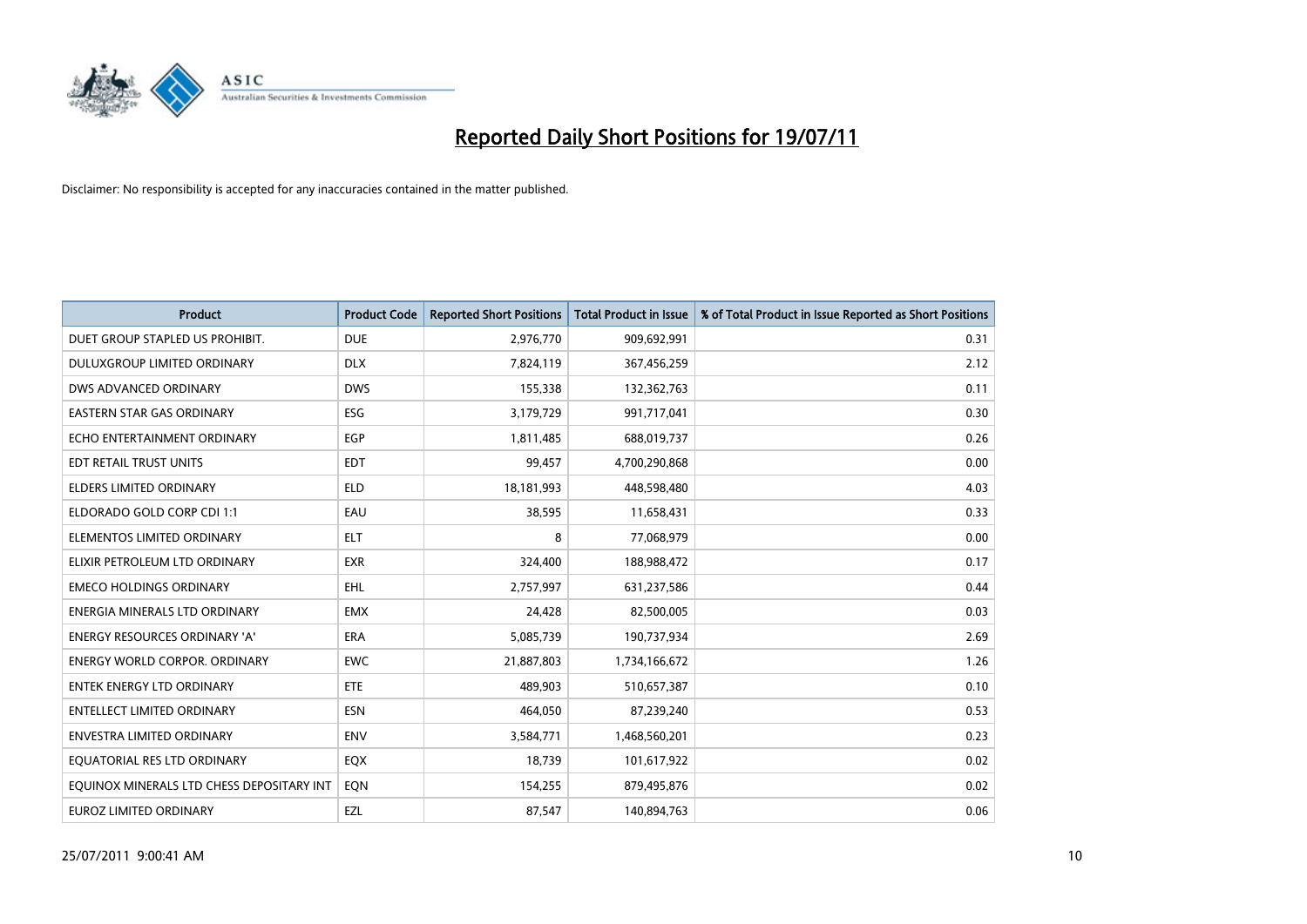

| <b>Product</b>                               | <b>Product Code</b> | <b>Reported Short Positions</b> | <b>Total Product in Issue</b> | % of Total Product in Issue Reported as Short Positions |
|----------------------------------------------|---------------------|---------------------------------|-------------------------------|---------------------------------------------------------|
| <b>EXTRACT RESOURCES ORDINARY</b>            | <b>EXT</b>          | 551,239                         | 251,336,404                   | 0.21                                                    |
| FAIRFAX MEDIA LTD ORDINARY                   | <b>FXI</b>          | 309,654,698                     | 2,351,955,725                 | 13.16                                                   |
| <b>FAR LTD ORDINARY</b>                      | <b>FAR</b>          | 21,000,000                      | 1,245,401,164                 | 1.69                                                    |
| FERRAUS LIMITED ORDINARY                     | <b>FRS</b>          | 370                             | 249,598,565                   | 0.00                                                    |
| FISHER & PAYKEL APP. ORDINARY                | <b>FPA</b>          | 21,298                          | 724,235,162                   | 0.00                                                    |
| FISHER & PAYKEL H. ORDINARY                  | <b>FPH</b>          | 2,385,266                       | 525,362,450                   | 0.45                                                    |
| <b>FKP PROPERTY GROUP STAPLED SECURITIES</b> | <b>FKP</b>          | 28,525,200                      | 1,185,077,223                 | 2.38                                                    |
| FLEETWOOD CORP ORDINARY                      | <b>FWD</b>          | 671,838                         | 57,847,937                    | 1.16                                                    |
| FLETCHER BUILDING ORDINARY                   | <b>FBU</b>          | 6,767,922                       | 678,573,570                   | 0.99                                                    |
| FLEXIGROUP LIMITED ORDINARY                  | <b>FXL</b>          | 56,021                          | 276,292,173                   | 0.02                                                    |
| FLIGHT CENTRE ORDINARY                       | <b>FLT</b>          | 4,635,840                       | 99,953,554                    | 4.62                                                    |
| FLINDERS MINES LTD ORDINARY                  | <b>FMS</b>          | 23,731,640                      | 1,820,839,571                 | 1.29                                                    |
| <b>FOCUS MINERALS LTD ORDINARY</b>           | <b>FML</b>          | 26,358,367                      | 3,440,515,431                 | 0.77                                                    |
| <b>FORGE GROUP LIMITED ORDINARY</b>          | FGE                 | 93,047                          | 82,924,014                    | 0.10                                                    |
| FORTE ENERGY NL ORDINARY                     | <b>FTE</b>          | 2,658,986                       | 695,589,311                   | 0.38                                                    |
| FORTESCUE METALS GRP ORDINARY                | <b>FMG</b>          | 34,902,812                      | 3,113,348,659                 | 1.10                                                    |
| <b>FOSTER'S GROUP ORDINARY</b>               | <b>FGL</b>          | 9,123,550                       | 1,940,894,542                 | 0.46                                                    |
| FTD CORPORATION ORDINARY                     | <b>FTD</b>          | 8,088                           | 36,474,593                    | 0.02                                                    |
| FUNTASTIC LIMITED ORDINARY                   | <b>FUN</b>          | 322,528                         | 340,997,682                   | 0.09                                                    |
| G.U.D. HOLDINGS ORDINARY                     | GUD                 | 258,423                         | 69,089,611                    | 0.37                                                    |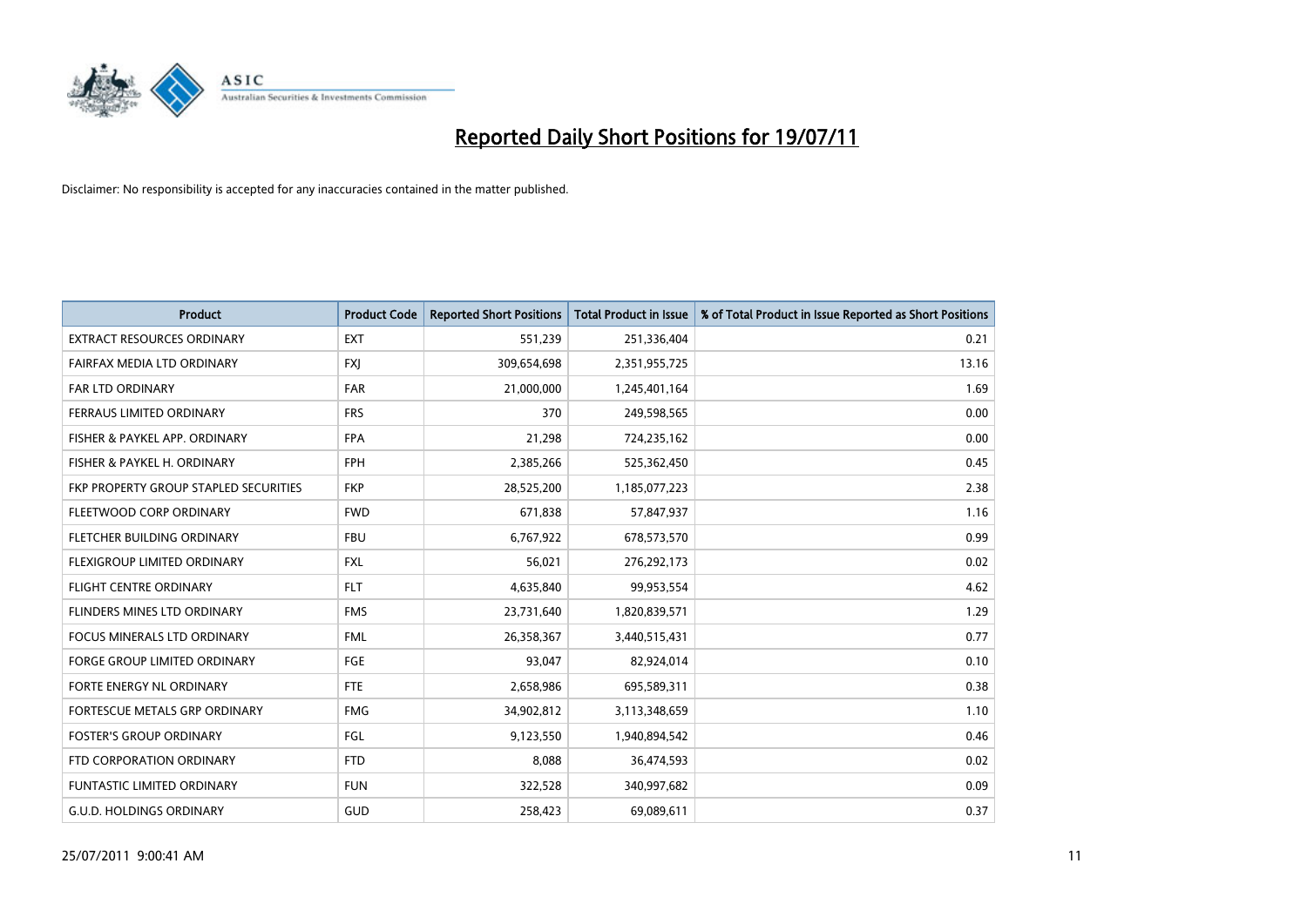

| <b>Product</b>                            | <b>Product Code</b> | <b>Reported Short Positions</b> | <b>Total Product in Issue</b> | % of Total Product in Issue Reported as Short Positions |
|-------------------------------------------|---------------------|---------------------------------|-------------------------------|---------------------------------------------------------|
| <b>GALAXY RESOURCES ORDINARY</b>          | <b>GXY</b>          | 1,113,343                       | 323,327,000                   | 0.35                                                    |
| <b>GEODYNAMICS LIMITED ORDINARY</b>       | GDY                 | 108,692                         | 336,892,832                   | 0.04                                                    |
| <b>GINDALBIE METALS LTD ORDINARY</b>      | <b>GBG</b>          | 40,316,557                      | 935,615,590                   | 4.33                                                    |
| <b>GLOBAL MINING ORDINARY</b>             | <b>GMI</b>          | 8,951                           | 191,820,968                   | 0.00                                                    |
| <b>GLOUCESTER COAL ORDINARY</b>           | GCL                 | 388,492                         | 202,905,967                   | 0.19                                                    |
| <b>GME RESOURCES LTD ORDINARY</b>         | <b>GME</b>          | 800                             | 322,635,902                   | 0.00                                                    |
| <b>GOLD ONE INT LTD ORDINARY</b>          | GDO                 | 1,665,805                       | 808,989,951                   | 0.20                                                    |
| <b>GOLD ROAD RES LTD ORDINARY</b>         | <b>GOR</b>          | 32,872                          | 298,904,971                   | 0.01                                                    |
| <b>GOLDEN WEST RESOURCE ORDINARY</b>      | <b>GWR</b>          | 1,617                           | 192,082,567                   | 0.00                                                    |
| <b>GOODMAN FIELDER, ORDINARY</b>          | <b>GFF</b>          | 29,174,087                      | 1,380,386,438                 | 2.11                                                    |
| <b>GOODMAN GROUP STAPLED US PROHIBIT.</b> | <b>GMG</b>          | 33,890,798                      | 7,394,607,411                 | 0.44                                                    |
| <b>GPT GROUP STAPLED SEC.</b>             | <b>GPT</b>          | 14,979,728                      | 1,855,529,431                 | 0.79                                                    |
| <b>GRAINCORP LIMITED A CLASS ORDINARY</b> | <b>GNC</b>          | 1,114,194                       | 198,318,900                   | 0.55                                                    |
| <b>GRANGE RESOURCES, ORDINARY</b>         | <b>GRR</b>          | 468,421                         | 1,153,181,487                 | 0.04                                                    |
| <b>GREENCAP LIMITED ORDINARY</b>          | GCG                 |                                 | 262,515,385                   | 0.00                                                    |
| <b>GREENLAND MIN EN LTD ORDINARY</b>      | GGG                 | 1,548,094                       | 378,293,716                   | 0.40                                                    |
| <b>GRYPHON MINERALS LTD ORDINARY</b>      | GRY                 | 2,612,200                       | 299,922,058                   | 0.87                                                    |
| <b>GUILDFORD COAL LTD ORDINARY</b>        | <b>GUF</b>          | 1,833,029                       | 213,532,609                   | 0.86                                                    |
| <b>GUINNESS PEAT GROUP. CDI 1:1</b>       | GPG                 | 1,226,373                       | 247,995,659                   | 0.49                                                    |
| <b>GUNNS LIMITED ORDINARY</b>             | <b>GNS</b>          | 63,431,544                      | 848,401,559                   | 7.50                                                    |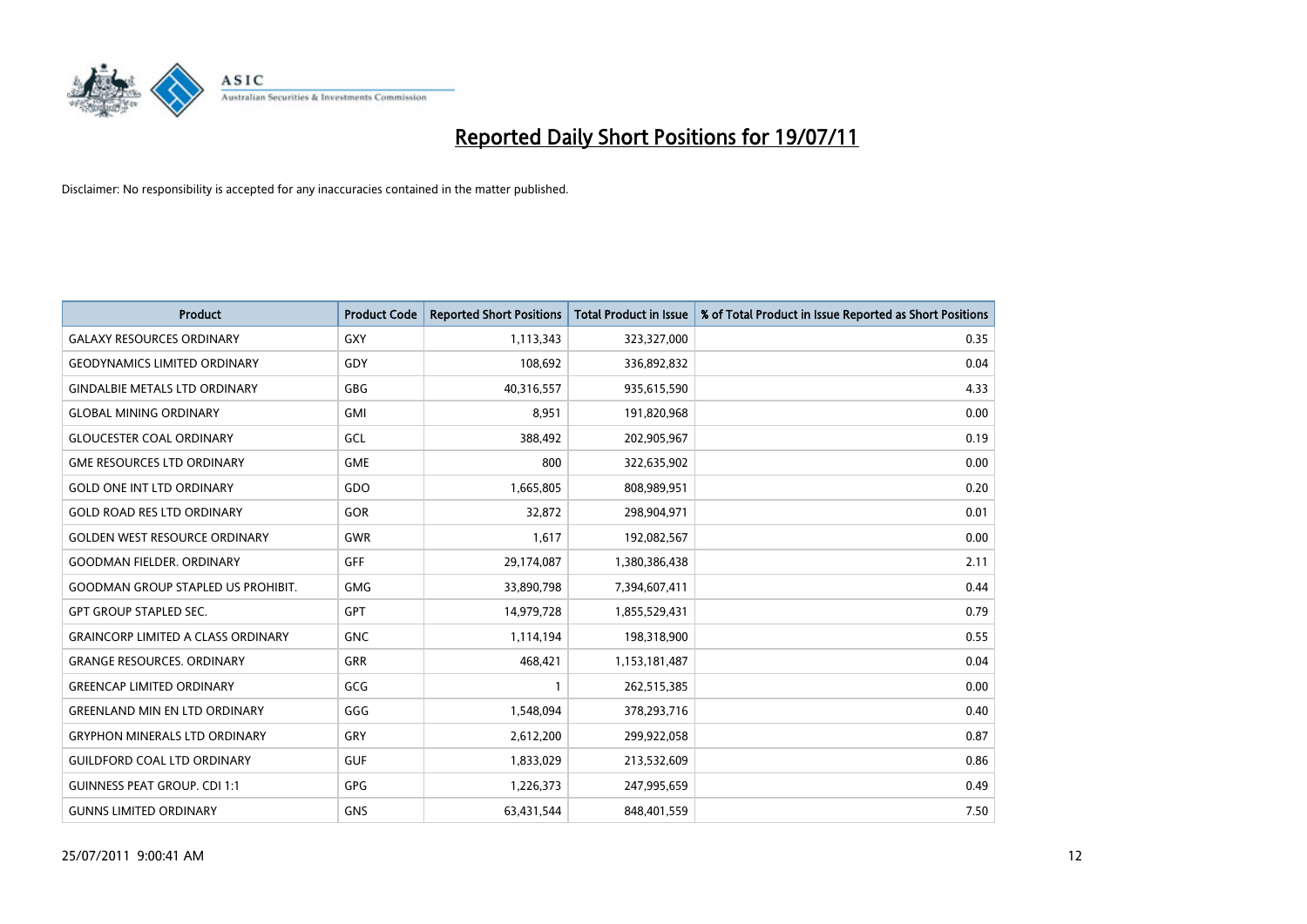

| <b>Product</b>                        | <b>Product Code</b> | <b>Reported Short Positions</b> | <b>Total Product in Issue</b> | % of Total Product in Issue Reported as Short Positions |
|---------------------------------------|---------------------|---------------------------------|-------------------------------|---------------------------------------------------------|
| <b>GWA GROUP LTD ORDINARY</b>         | <b>GWA</b>          | 7,649,782                       | 301,525,014                   | 2.52                                                    |
| HARVEY NORMAN ORDINARY                | <b>HVN</b>          | 48,145,220                      | 1,062,316,784                 | 4.55                                                    |
| HASTIE GROUP LIMITED ORDINARY         | <b>HST</b>          | 7,631,457                       | 535,111,243                   | 1.41                                                    |
| HASTINGS DIVERSIFIED STAPLED SECURITY | <b>HDF</b>          | 1,686,969                       | 529,187,294                   | 0.31                                                    |
| <b>HEARTWARE INT INC CDI 35:1</b>     | <b>HIN</b>          | 272,008                         | 48,598,550                    | 0.56                                                    |
| <b>HENDERSON GROUP CDI 1:1</b>        | <b>HGG</b>          | 7,479,574                       | 621,996,994                   | 1.20                                                    |
| HEA HOLDINGS LIMITED ORDINARY         | <b>HFA</b>          | 480.847                         | 117,332,831                   | 0.40                                                    |
| HIGHLANDS PACIFIC ORDINARY            | <b>HIG</b>          | 2,562,644                       | 686,082,148                   | 0.37                                                    |
| HILLGROVE RES LTD ORDINARY            | <b>HGO</b>          | 1,123,556                       | 793,698,575                   | 0.14                                                    |
| HILLS HOLDINGS LTD ORDINARY           | <b>HIL</b>          | 4,314,068                       | 249,139,016                   | 1.72                                                    |
| HORIZON OIL LIMITED ORDINARY          | <b>HZN</b>          | 6,479,282                       | 1,130,811,515                 | 0.56                                                    |
| HUNNU COAL LIMITED ORDINARY           | <b>HUN</b>          | 253,936                         | 212,565,002                   | 0.12                                                    |
| <b>ICON ENERGY LIMITED ORDINARY</b>   | <b>ICN</b>          | 71,010                          | 469,301,394                   | 0.01                                                    |
| <b>IINET LIMITED ORDINARY</b>         | <b>IIN</b>          | 1,292,383                       | 152,160,119                   | 0.84                                                    |
| <b>IKWEZI MINING LTD ORDINARY</b>     | <b>IKW</b>          | 284,611                         | 168,800,000                   | 0.17                                                    |
| <b>ILUKA RESOURCES ORDINARY</b>       | <b>ILU</b>          | 2,417,187                       | 418,700,517                   | 0.56                                                    |
| <b>IMDEX LIMITED ORDINARY</b>         | <b>IMD</b>          | 56,353                          | 199,414,165                   | 0.02                                                    |
| IMF (AUSTRALIA) LTD ORDINARY          | <b>IMF</b>          | 329,821                         | 123,828,193                   | 0.26                                                    |
| IMX RESOURCES LTD ORDINARY            | <b>IXR</b>          | 20,000                          | 262,612,803                   | 0.01                                                    |
| <b>INCITEC PIVOT ORDINARY</b>         | <b>IPL</b>          | 5,450,526                       | 1,628,730,107                 | 0.33                                                    |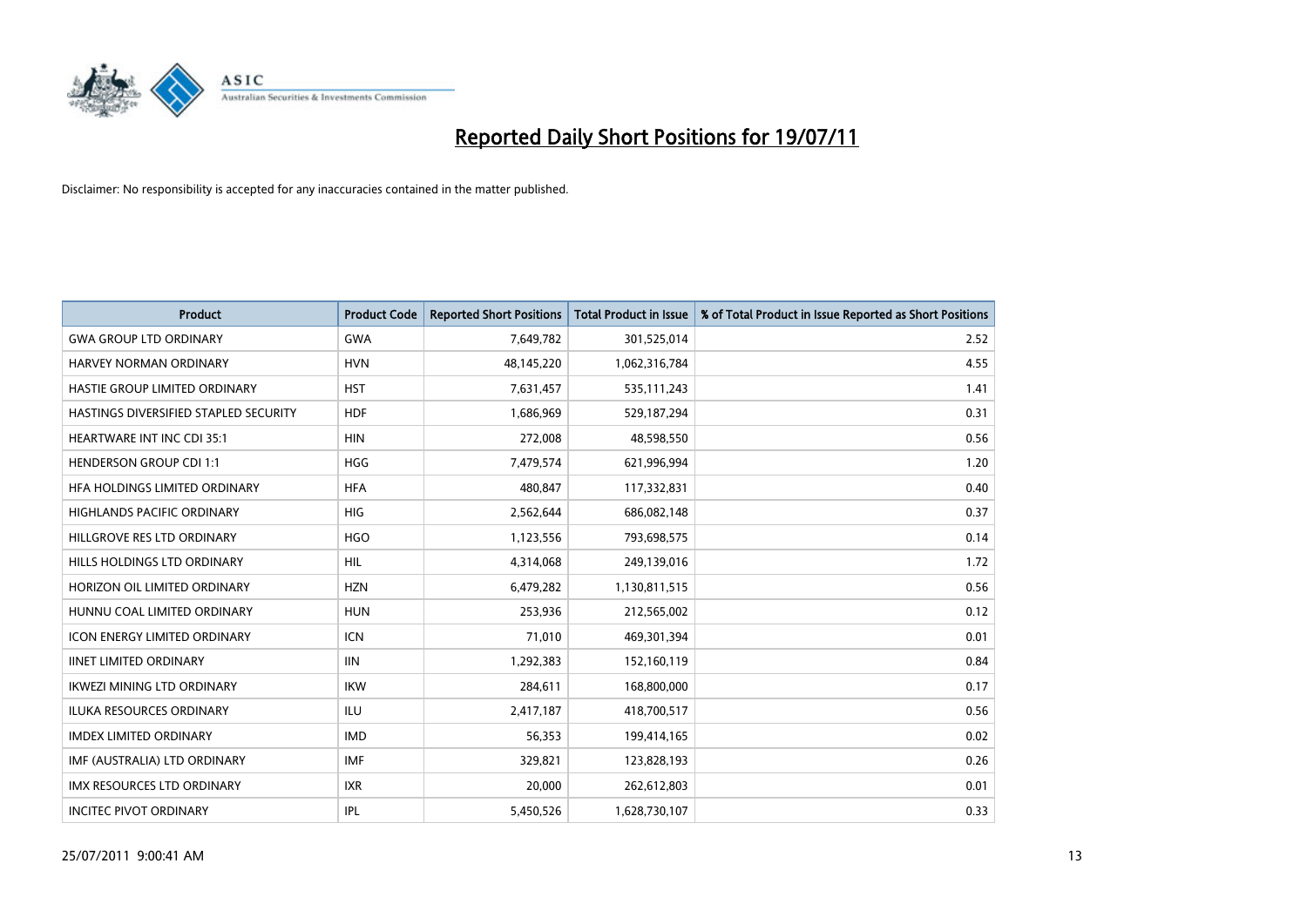

| <b>Product</b>                                | <b>Product Code</b> | <b>Reported Short Positions</b> | <b>Total Product in Issue</b> | % of Total Product in Issue Reported as Short Positions |
|-----------------------------------------------|---------------------|---------------------------------|-------------------------------|---------------------------------------------------------|
| <b>INDAGO RESOURCES LTD ORDINARY</b>          | <b>IDG</b>          | 8,179                           | 4,908,644                     | 0.17                                                    |
| INDEPENDENCE GROUP ORDINARY                   | <b>IGO</b>          | 1,307,622                       | 202,907,135                   | 0.65                                                    |
| <b>INDO MINES LIMITED ORDINARY</b>            | <b>IDO</b>          | 2,748,398                       | 229,809,304                   | 1.19                                                    |
| <b>INDOPHIL RESOURCES ORDINARY</b>            | <b>IRN</b>          | 11,150,737                      | 995,437,860                   | 1.12                                                    |
| <b>INDUSTREA LIMITED ORDINARY</b>             | IDL                 | 1,608,965                       | 364,733,566                   | 0.43                                                    |
| <b>INFIGEN ENERGY STAPLED SECURITIES</b>      | <b>IFN</b>          | 3,827,778                       | 762,265,972                   | 0.52                                                    |
| ING RE COM GROUP STAPLED SECURITIES           | ILF                 | 9,075                           | 441,029,194                   | 0.00                                                    |
| <b>INSURANCE AUSTRALIA ORDINARY</b>           | <b>IAG</b>          | 11,614,259                      | 2,079,034,021                 | 0.57                                                    |
| INT GOLDFIELDS LTD ORDINARY                   | IGS                 | 12,197,682                      | 571,520,386                   | 2.13                                                    |
| INTEGRA MINING LTD, ORDINARY                  | <b>IGR</b>          | 5,709,287                       | 841,525,727                   | 0.67                                                    |
| <b>INTREPID MINES ORDINARY</b>                | <b>IAU</b>          | 5,529,985                       | 520,812,643                   | 1.04                                                    |
| <b>INVESTA OFFICE FUND STAPLED SECURITIES</b> | <b>IOF</b>          | 9,141,173                       | 2,729,071,212                 | 0.33                                                    |
| <b>INVOCARE LIMITED ORDINARY</b>              | <b>IVC</b>          | 1,027,122                       | 107,912,897                   | 0.95                                                    |
| <b>ION LIMITED ORDINARY</b>                   | <b>ION</b>          | 164,453                         | 256,365,105                   | 0.06                                                    |
| <b>IOOF HOLDINGS LTD ORDINARY</b>             | IFL                 | 941,265                         | 229,794,395                   | 0.41                                                    |
| <b>IRESS MARKET TECH. ORDINARY</b>            | <b>IRE</b>          | 2,295,811                       | 126,992,462                   | 1.79                                                    |
| <b>IRON ORE HOLDINGS ORDINARY</b>             | <b>IOH</b>          | 68,214                          | 166,087,005                   | 0.04                                                    |
| ISHARES GLOBAL 100 CDI 1:1                    | <b>IOO</b>          | 2,694                           | 10,600,000                    | 0.03                                                    |
| ISHARES MSCI AUS 200 ISHARES MSCI AUS 200     | IOZ                 | 29,726                          | 1,950,015                     | 1.52                                                    |
| ISHARES MSCI EM MKTS CDI 1:1                  | IEM                 | 18,083                          | 425,700,000                   | 0.00                                                    |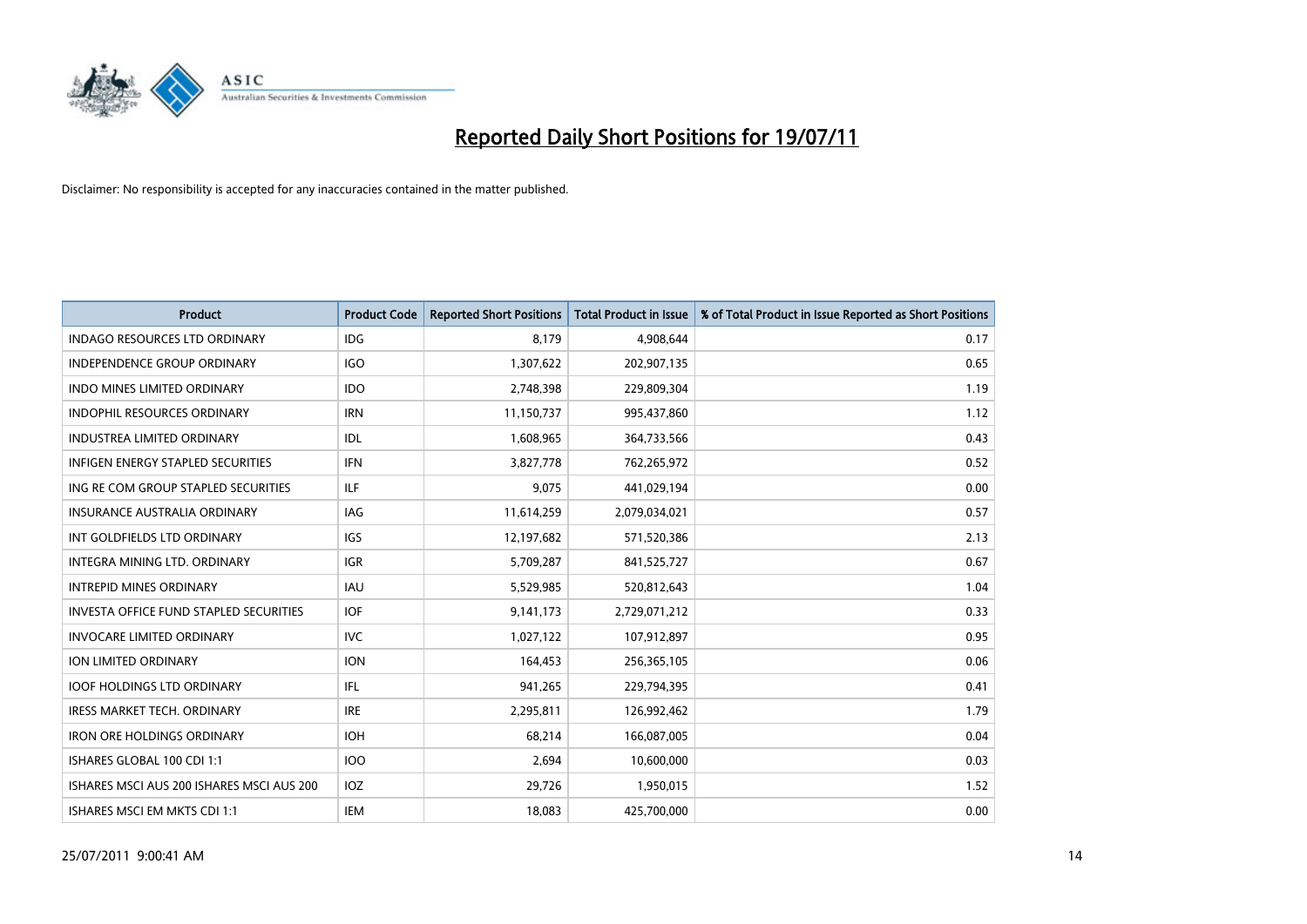

| <b>Product</b>                                  | <b>Product Code</b> | <b>Reported Short Positions</b> | Total Product in Issue | % of Total Product in Issue Reported as Short Positions |
|-------------------------------------------------|---------------------|---------------------------------|------------------------|---------------------------------------------------------|
| ISHARES S&P 500 CDI 1:1                         | <b>IVV</b>          | 3.883                           | 116,350,000            | 0.00                                                    |
| ISHARES S&P HIGH DIV ISHARES S&P HIGH DIV       | <b>IHD</b>          | 5,929                           | 2,200,055              | 0.27                                                    |
| ISHARES SMALL ORDS ISHARES SMALL ORDS           | <b>ISO</b>          | 78,635                          | 3,900,000              | 2.02                                                    |
| <b>ISOFT GROUP LIMITED ORDINARY</b>             | <b>ISF</b>          | 11,858,241                      | 1,071,236,272          | 1.11                                                    |
| <b>IVANHOE AUSTRALIA ORDINARY</b>               | <b>IVA</b>          | 107,107                         | 418,709,553            | 0.02                                                    |
| <b>JAMES HARDIE INDUST CHESS DEPOSITARY INT</b> | <b>IHX</b>          | 21,759,007                      | 437,311,611            | 4.98                                                    |
| <b>JAMESON RESOURCES ORDINARY</b>               | JAL                 | 1,600,000                       | 95,828,865             | 1.67                                                    |
| <b>JB HI-FI LIMITED ORDINARY</b>                | <b>IBH</b>          | 15,470,835                      | 98,535,763             | 15.70                                                   |
| <b>JUPITER MINES ORDINARY</b>                   | <b>IMS</b>          | 71,545                          | 1,561,035,037          | 0.00                                                    |
| <b>KAGARA LTD ORDINARY</b>                      | KZL                 | 11,297,781                      | 708,583,836            | 1.58                                                    |
| KANGAROO RES LTD ORDINARY                       | <b>KRL</b>          | 987,500                         | 3,434,430,012          | 0.03                                                    |
| KAROON GAS AUSTRALIA ORDINARY                   | <b>KAR</b>          | 1,557,860                       | 221,420,769            | 0.68                                                    |
| KASBAH RESOURCES ORDINARY                       | <b>KAS</b>          | 150,486                         | 364,262,596            | 0.04                                                    |
| KATHMANDU HOLD LTD ORDINARY                     | <b>KMD</b>          | 1,172,819                       | 200,000,000            | 0.59                                                    |
| <b>KEYBRIDGE CAPITAL ORDINARY</b>               | <b>KBC</b>          | 77,999                          | 172,070,564            | 0.05                                                    |
| KIMBERLEY METALS LTD ORDINARY                   | <b>KBL</b>          | 1,820                           | 164,452,978            | 0.00                                                    |
| KINGSGATE CONSOLID. ORDINARY                    | <b>KCN</b>          | 2,967,475                       | 135,338,157            | 2.20                                                    |
| KINGSROSE MINING LTD ORDINARY                   | <b>KRM</b>          | 445,269                         | 264,688,064            | 0.16                                                    |
| LEIGHTON HOLDINGS ORDINARY                      | LEI                 | 6,840,208                       | 336,515,596            | 2.01                                                    |
| LEND LEASE GROUP UNIT/ORD STAPLED               | LLC                 | 3,501,080                       | 570,915,669            | 0.59                                                    |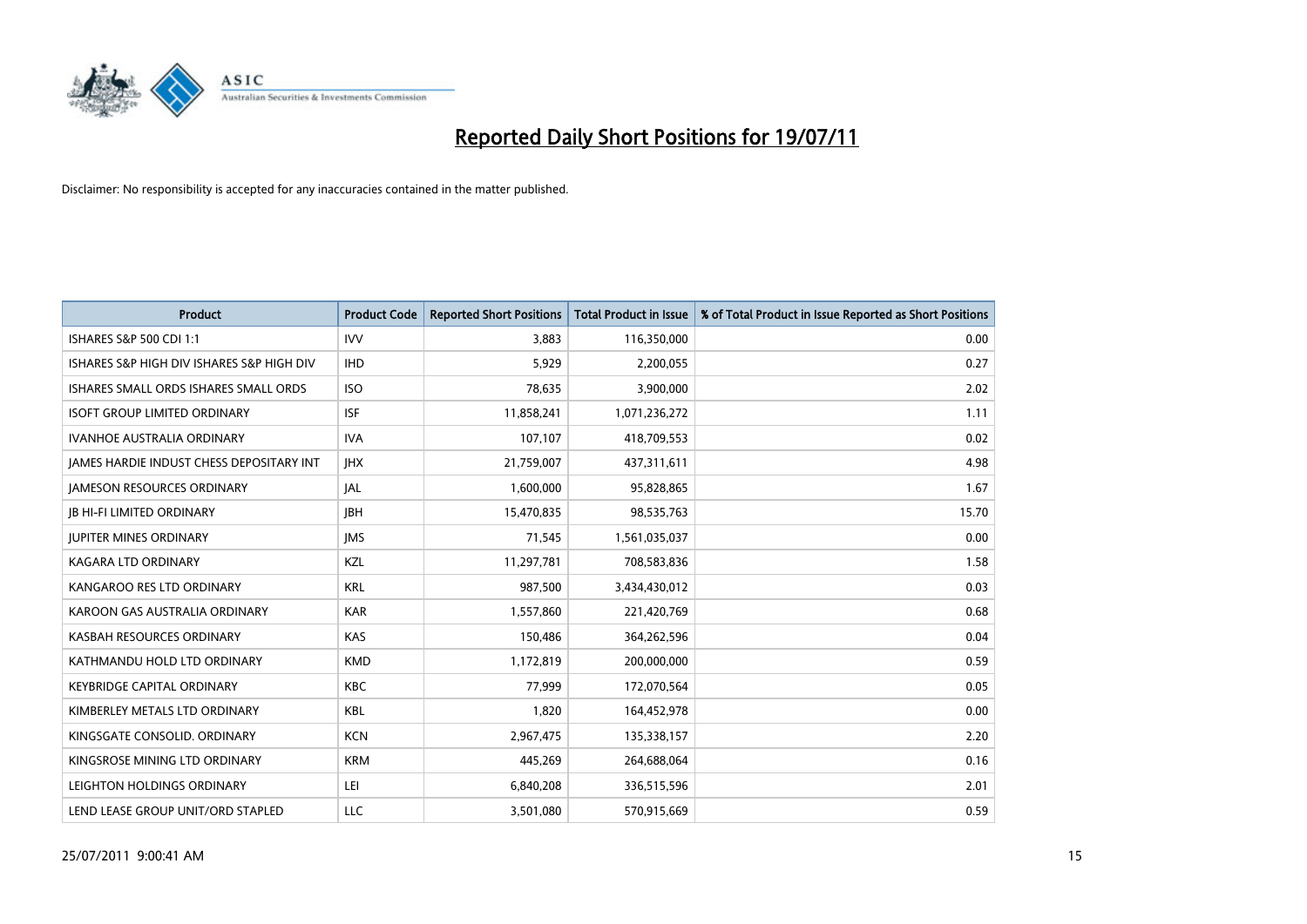

| <b>Product</b>                        | <b>Product Code</b> | <b>Reported Short Positions</b> | <b>Total Product in Issue</b> | % of Total Product in Issue Reported as Short Positions |
|---------------------------------------|---------------------|---------------------------------|-------------------------------|---------------------------------------------------------|
| LINC ENERGY LTD ORDINARY              | <b>LNC</b>          | 5,909,397                       | 503,418,900                   | 1.17                                                    |
| LIQUEFIED NATURAL ORDINARY            | LNG                 | 335,739                         | 267,699,015                   | 0.13                                                    |
| LUDOWICI LIMITED ORDINARY             | LDW                 | 6,496                           | 27,451,093                    | 0.02                                                    |
| LYNAS CORPORATION ORDINARY            | <b>LYC</b>          | 52,373,941                      | 1,713,646,913                 | 3.08                                                    |
| M2 TELECOMMUNICATION ORDINARY         | <b>MTU</b>          | 102,681                         | 123,616,285                   | 0.08                                                    |
| MACA LIMITED ORDINARY                 | <b>MLD</b>          | 15,888                          | 150,000,000                   | 0.01                                                    |
| MACARTHUR COAL ORDINARY               | <b>MCC</b>          | 1,288,547                       | 302,092,343                   | 0.43                                                    |
| MACMAHON HOLDINGS ORDINARY            | <b>MAH</b>          | 6,335,231                       | 733,711,705                   | 0.86                                                    |
| MACO ATLAS ROADS GRP ORDINARY STAPLED | <b>MOA</b>          | 6,284,594                       | 452,345,907                   | 1.38                                                    |
| MACQUARIE GROUP LTD ORDINARY          | MQG                 | 5,111,487                       | 348,275,697                   | 1.42                                                    |
| MAP GROUP STAPLED US PROHIBIT.        | <b>MAP</b>          | 12,436,874                      | 1,861,210,782                 | 0.65                                                    |
| <b>MARENGO MINING ORDINARY</b>        | <b>MGO</b>          | 87,882                          | 995,068,613                   | 0.01                                                    |
| <b>MATRIX C &amp; E LTD ORDINARY</b>  | <b>MCE</b>          | 141,448                         | 77,081,507                    | 0.18                                                    |
| MCMILLAN SHAKESPEARE ORDINARY         | <b>MMS</b>          | 55,101                          | 68,081,810                    | 0.07                                                    |
| MCPHERSON'S LTD ORDINARY              | <b>MCP</b>          | 226,836                         | 72,401,758                    | 0.31                                                    |
| MEDUSA MINING LTD ORDINARY            | <b>MML</b>          | 1,827,984                       | 188,233,911                   | 0.96                                                    |
| MELBOURNE IT LIMITED ORDINARY         | MLB                 | 182,722                         | 80,662,621                    | 0.23                                                    |
| MEO AUSTRALIA LTD ORDINARY            | <b>MEO</b>          | 2,587,282                       | 539,913,260                   | 0.47                                                    |
| <b>MERMAID MARINE ORDINARY</b>        | <b>MRM</b>          | 2,462,579                       | 215,376,756                   | 1.14                                                    |
| MESOBLAST LIMITED ORDINARY            | <b>MSB</b>          | 2,108,710                       | 280,425,258                   | 0.76                                                    |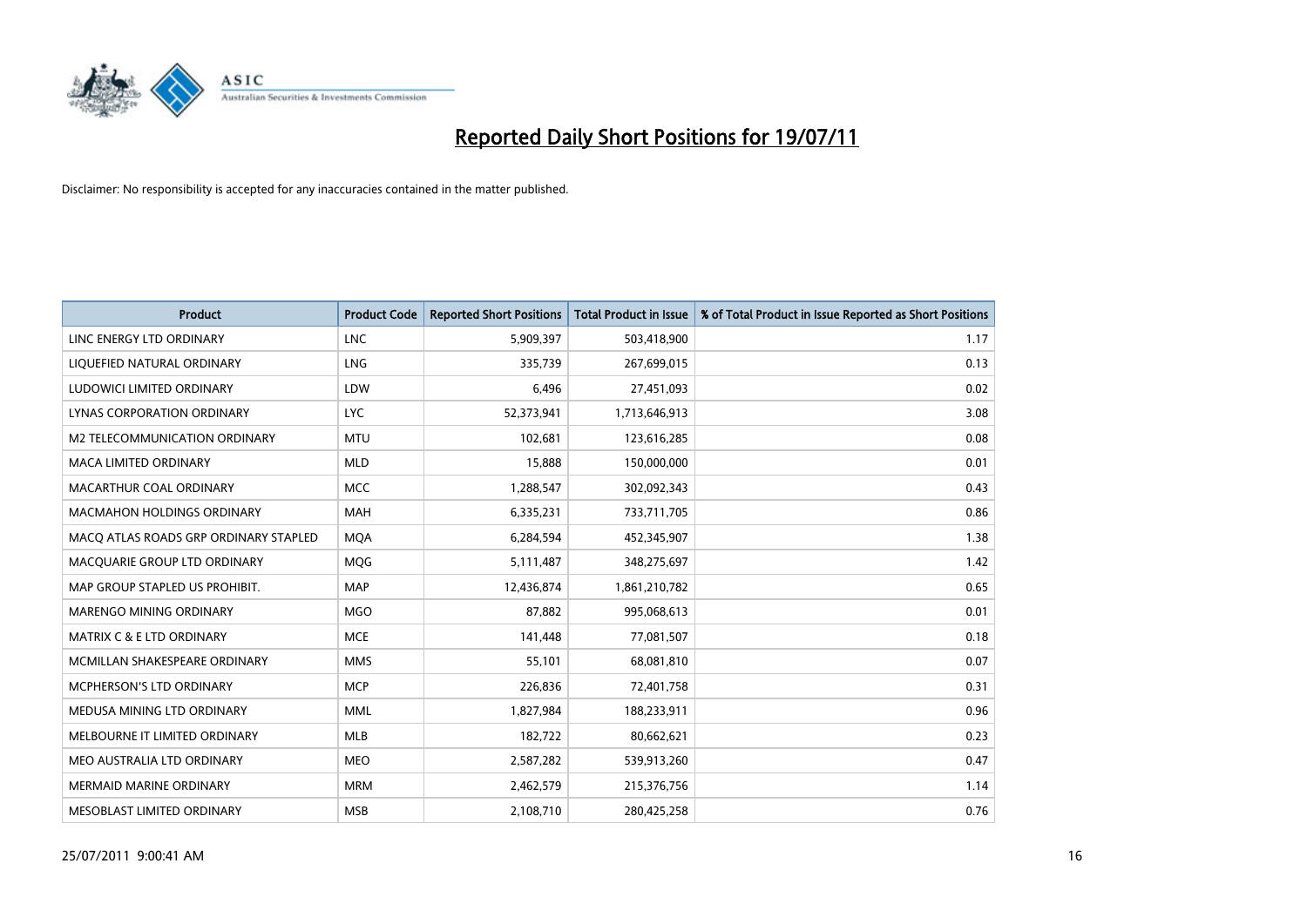

| <b>Product</b>                    | <b>Product Code</b> | <b>Reported Short Positions</b> | <b>Total Product in Issue</b> | % of Total Product in Issue Reported as Short Positions |
|-----------------------------------|---------------------|---------------------------------|-------------------------------|---------------------------------------------------------|
| METALS X LIMITED ORDINARY         | <b>MLX</b>          | 378,249                         | 1,365,661,782                 | 0.03                                                    |
| METCASH LIMITED ORDINARY          | <b>MTS</b>          | 34,065,174                      | 768,928,924                   | 4.42                                                    |
| METGASCO LIMITED ORDINARY         | <b>MEL</b>          | 235,435                         | 276,213,791                   | 0.09                                                    |
| METMINCO LIMITED ORDINARY         | <b>MNC</b>          | 2,699,573                       | 1,462,616,146                 | 0.18                                                    |
| MHM METALS LIMITED ORDINARY       | <b>MHM</b>          | 92,533                          | 102,234,410                   | 0.09                                                    |
| MICLYN EXP OFFSHR ORDINARY        | <b>MIO</b>          | 295,156                         | 274,618,684                   | 0.10                                                    |
| MINARA RESOURCES ORDINARY         | <b>MRE</b>          | 11,914,366                      | 1,169,424,487                 | 1.01                                                    |
| MINCOR RESOURCES NL ORDINARY      | <b>MCR</b>          | 1,313,577                       | 200,608,804                   | 0.65                                                    |
| MINEMAKERS LIMITED ORDINARY       | <b>MAK</b>          | 44,227                          | 227,003,950                   | 0.02                                                    |
| MINERAL DEPOSITS ORDINARY         | <b>MDL</b>          | 482,008                         | 83,538,786                    | 0.58                                                    |
| MINERAL RESOURCES. ORDINARY       | <b>MIN</b>          | 867,901                         | 169,168,017                   | 0.50                                                    |
| MIRABELA NICKEL LTD ORDINARY      | <b>MBN</b>          | 11,966,273                      | 491,781,237                   | 2.46                                                    |
| MIRVAC GROUP STAPLED SECURITIES   | <b>MGR</b>          | 28,515,861                      | 3,416,924,188                 | 0.81                                                    |
| MISSION NEWENERGY ORDINARY        | <b>MBT</b>          | 1,500                           | 8,598,971                     | 0.02                                                    |
| MOLOPO ENERGY LTD ORDINARY        | <b>MPO</b>          | 1,496,614                       | 247,940,175                   | 0.60                                                    |
| MOLY MINES LIMITED ORDINARY       | <b>MOL</b>          | 86,919                          | 384,893,989                   | 0.02                                                    |
| MONADELPHOUS GROUP ORDINARY       | <b>MND</b>          | 848,753                         | 87,576,827                    | 0.96                                                    |
| MORTGAGE CHOICE LTD ORDINARY      | <b>MOC</b>          | 19,582                          | 119,948,255                   | 0.02                                                    |
| <b>MOUNT GIBSON IRON ORDINARY</b> | <b>MGX</b>          | 12,061,281                      | 1,082,570,693                 | 1.11                                                    |
| MSF SUGAR LIMITED ORDINARY        | <b>MSF</b>          | 29,108                          | 69,165,378                    | 0.04                                                    |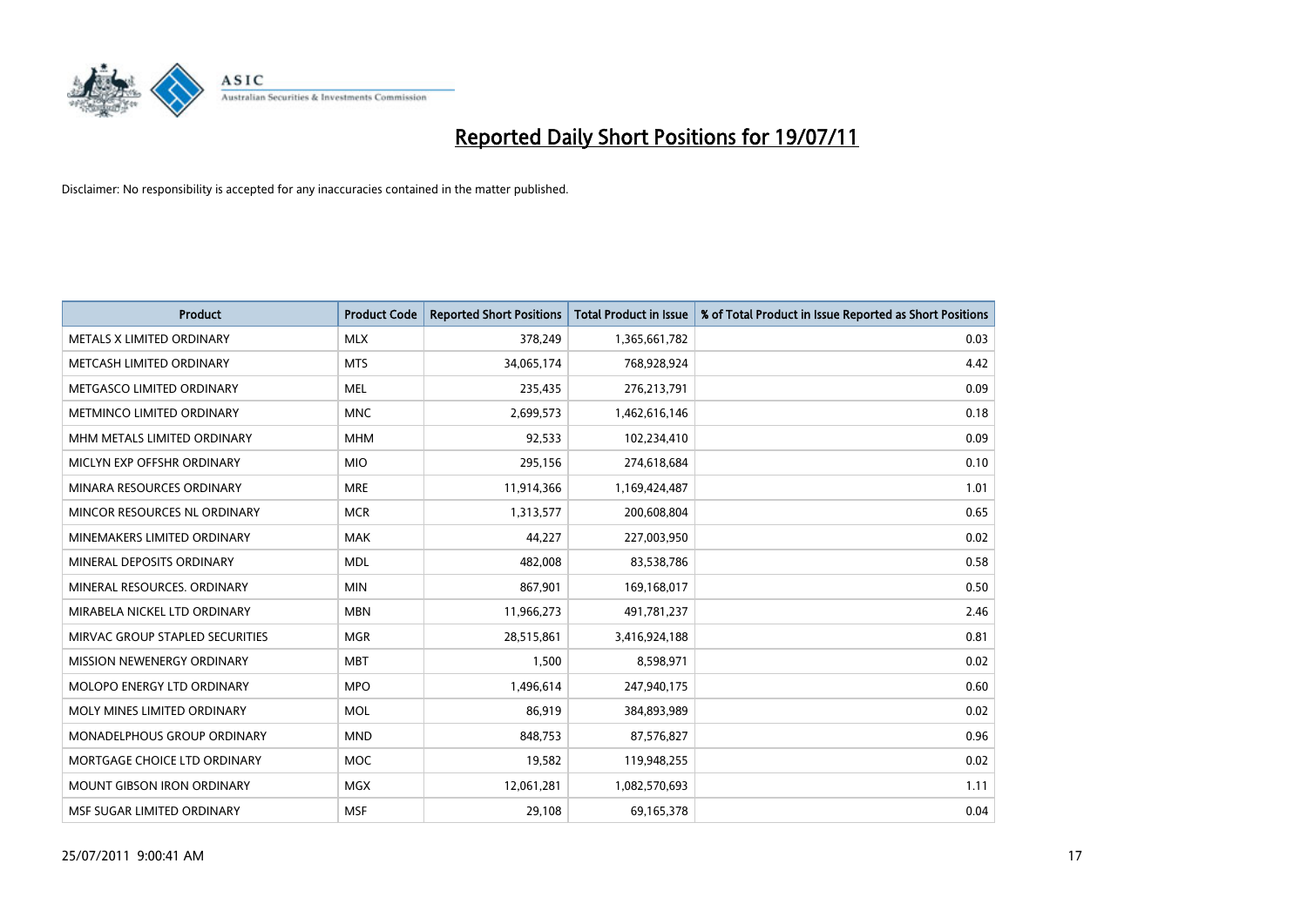

| <b>Product</b>                           | <b>Product Code</b> | <b>Reported Short Positions</b> | Total Product in Issue | % of Total Product in Issue Reported as Short Positions |
|------------------------------------------|---------------------|---------------------------------|------------------------|---------------------------------------------------------|
| MULTIPLEX SITES SITES                    | <b>MXUPA</b>        | 172                             | 4,500,000              | 0.00                                                    |
| MURCHISON METALS LTD ORDINARY            | <b>MMX</b>          | 15,092,237                      | 435,884,268            | 3.44                                                    |
| <b>MYER HOLDINGS LTD ORDINARY</b>        | <b>MYR</b>          | 20,006,482                      | 582,947,884            | 3.47                                                    |
| MYSTATE LIMITED ORDINARY                 | <b>MYS</b>          | 1,400                           | 67,439,158             | 0.00                                                    |
| NANOSONICS LIMITED ORDINARY              | <b>NAN</b>          | 19,794                          | 230,490,585            | 0.01                                                    |
| NATIONAL AUST. BANK ORDINARY             | <b>NAB</b>          | 13,533,992                      | 2,201,147,145          | 0.57                                                    |
| NATURAL FUEL LIMITED ORDINARY            | <b>NFL</b>          |                                 | 1,121,912              | 0.00                                                    |
| NAVIGATOR RESOURCES ORDINARY             | <b>NAV</b>          | 500                             | 465,790,327            | 0.00                                                    |
| NAVIGATOR RESOURCES RIGHTS 02-AUG-11 DEF | <b>NAVRA</b>        | 1,750                           | 1,630,266,145          | 0.00                                                    |
| NAVITAS LIMITED ORDINARY                 | <b>NVT</b>          | 4,072,276                       | 375,230,115            | 1.10                                                    |
| NEPTUNE MARINE ORDINARY                  | <b>NMS</b>          | 910,236                         | 1,748,545,632          | 0.05                                                    |
| NEW HOPE CORPORATION ORDINARY            | <b>NHC</b>          | 970,526                         | 830,230,549            | 0.13                                                    |
| NEWCREST MINING ORDINARY                 | <b>NCM</b>          | 5,377,733                       | 765,000,000            | 0.66                                                    |
| NEWLAND RESOURCES ORDINARY               | <b>NRL</b>          | 80,000                          | 732,955,142            | 0.01                                                    |
| NEWS CORP A NON-VOTING CDI               | <b>NWSLV</b>        | 3,747,128                       | 1,829,969,757          | 0.21                                                    |
| NEWS CORP B VOTING CDI                   | <b>NWS</b>          | 4,135,706                       | 798,520,953            | 0.49                                                    |
| NEXBIS LIMITED ORDINARY                  | <b>NBS</b>          | 163,733                         | 798,356,704            | 0.02                                                    |
| NEXUS ENERGY LIMITED ORDINARY            | <b>NXS</b>          | 18,846,211                      | 1,326,337,066          | 1.41                                                    |
| NIB HOLDINGS LIMITED ORDINARY            | <b>NHF</b>          | 7,471                           | 466,733,110            | 0.00                                                    |
| NICK SCALI LIMITED ORDINARY              | <b>NCK</b>          | 40,846                          | 81,000,000             | 0.05                                                    |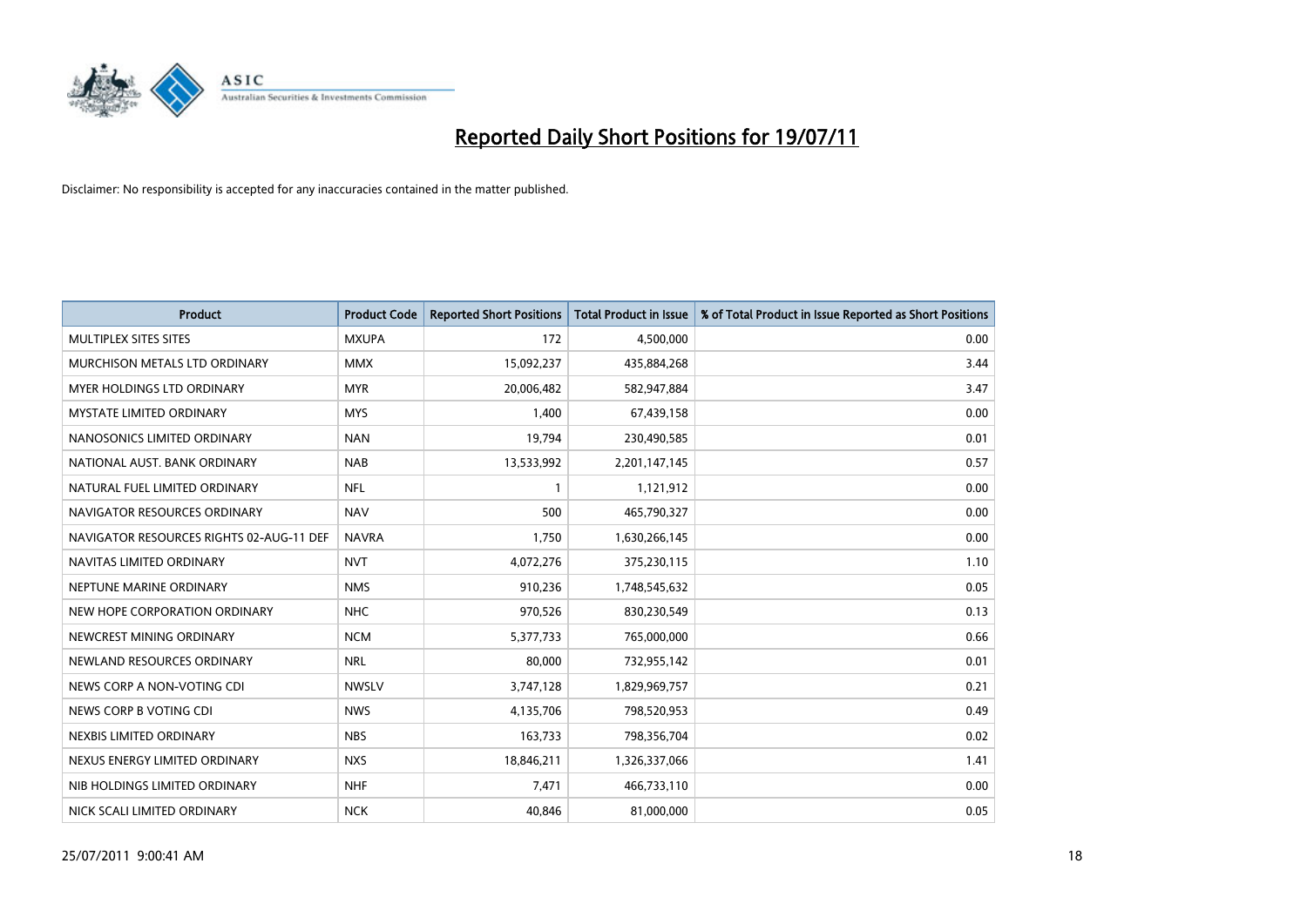

| <b>Product</b>                        | <b>Product Code</b> | <b>Reported Short Positions</b> | <b>Total Product in Issue</b> | % of Total Product in Issue Reported as Short Positions |
|---------------------------------------|---------------------|---------------------------------|-------------------------------|---------------------------------------------------------|
| NIDO PETROLEUM ORDINARY               | <b>NDO</b>          | 86,937                          | 1,389,163,151                 | 0.00                                                    |
| NKWE PLATINUM 10C US COMMON           | <b>NKP</b>          | 127,406                         | 559,651,184                   | 0.02                                                    |
| NOBLE MINERAL RES ORDINARY            | <b>NMG</b>          | 755,796                         | 397,569,503                   | 0.19                                                    |
| NORTHERN CREST ORDINARY               | <b>NOC</b>          | 24,345                          | 133,484,723                   | 0.02                                                    |
| NORTHERN IRON LTD ORDINARY            | <b>NFE</b>          | 817,160                         | 336,084,863                   | 0.24                                                    |
| NRW HOLDINGS LIMITED ORDINARY         | <b>NWH</b>          | 1,992,810                       | 278,888,011                   | 0.70                                                    |
| NUCOAL RESOURCES NL ORDINARY          | <b>NCR</b>          | 110,186                         | 437,193,340                   | 0.03                                                    |
| NUFARM LIMITED ORDINARY               | <b>NUF</b>          | 5,827,168                       | 261,833,005                   | 2.21                                                    |
| OAKTON LIMITED ORDINARY               | <b>OKN</b>          | 698,419                         | 93,800,235                    | 0.75                                                    |
| OCEANAGOLD CORP. CHESS DEPOSITARY INT | <b>OGC</b>          | 590,545                         | 262,590,386                   | 0.23                                                    |
| OCEANIA CAPITAL LTD ORDINARY          | <b>OCP</b>          | 2,500                           | 91,921,295                    | 0.00                                                    |
| OIL SEARCH LTD ORDINARY               | OSH                 | 13,220,361                      | 1,320,648,378                 | 0.99                                                    |
| OM HOLDINGS LIMITED ORDINARY          | OMH                 | 8,720,130                       | 504,105,150                   | 1.71                                                    |
| <b>ONESTEEL LIMITED ORDINARY</b>      | OST                 | 23,635,229                      | 1,338,106,652                 | 1.76                                                    |
| ORICA LIMITED ORDINARY                | ORI                 | 3,267,842                       | 363,966,570                   | 0.89                                                    |
| ORIGIN ENERGY ORDINARY                | <b>ORG</b>          | 2,877,545                       | 1,064,507,259                 | 0.27                                                    |
| OROCOBRE LIMITED ORDINARY             | <b>ORE</b>          | 191,083                         | 103,063,894                   | 0.18                                                    |
| OROTONGROUP LIMITED ORDINARY          | ORL                 | 115,935                         | 40,880,902                    | 0.28                                                    |
| OTTO ENERGY LIMITED ORDINARY          | <b>OEL</b>          | 109,204                         | 1,138,290,071                 | 0.01                                                    |
| OZ MINERALS ORDINARY                  | OZL                 | 6,106,136                       | 323,877,514                   | 1.88                                                    |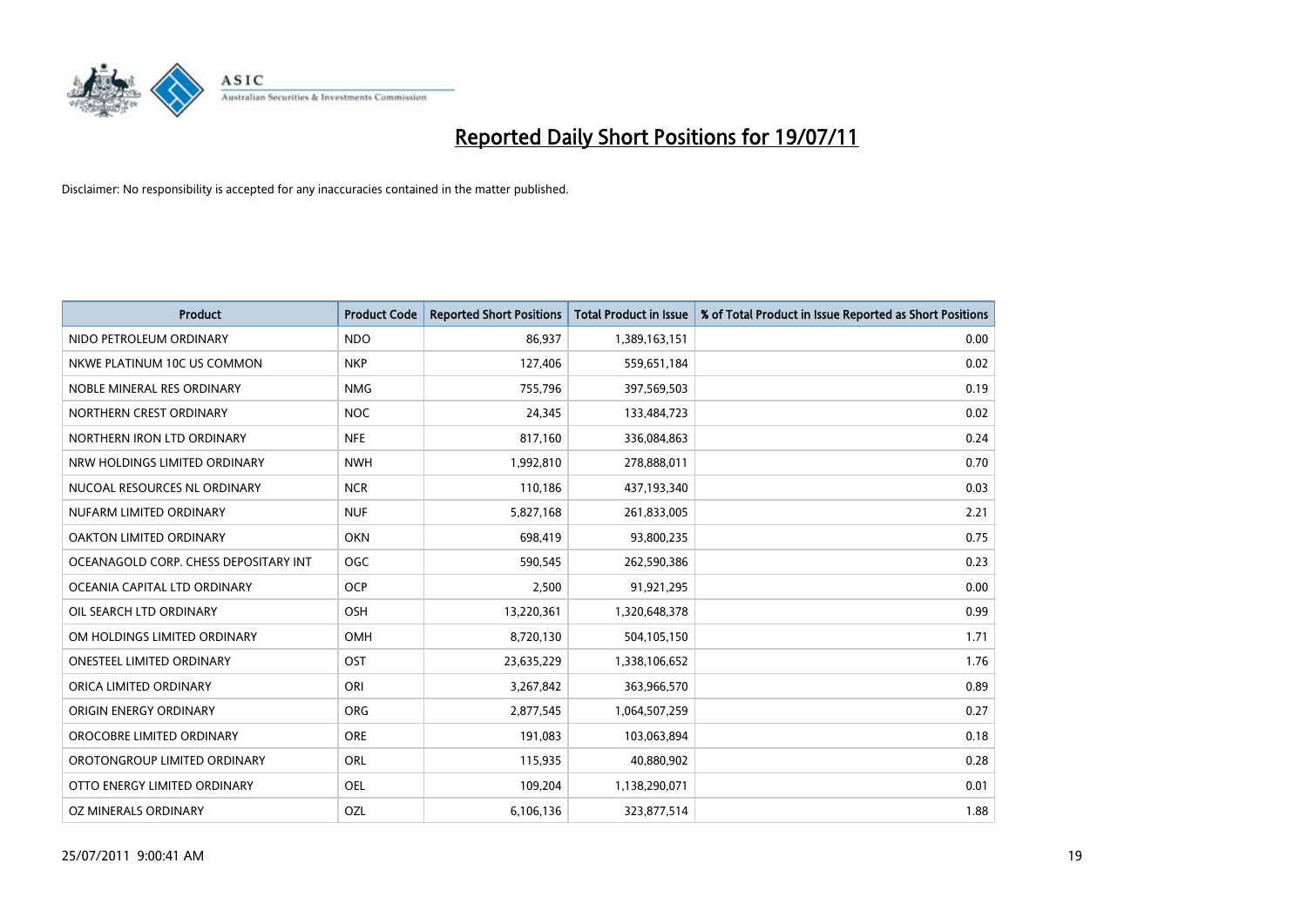

| <b>Product</b>                 | <b>Product Code</b> | <b>Reported Short Positions</b> | <b>Total Product in Issue</b> | % of Total Product in Issue Reported as Short Positions |
|--------------------------------|---------------------|---------------------------------|-------------------------------|---------------------------------------------------------|
| <b>PACIFIC BRANDS ORDINARY</b> | <b>PBG</b>          | 8,110,161                       | 931,386,248                   | 0.86                                                    |
| PALADIN ENERGY LTD ORDINARY    | <b>PDN</b>          | 14,442,376                      | 777,698,217                   | 1.84                                                    |
| PANAUST LIMITED ORDINARY       | <b>PNA</b>          | 13,143,410                      | 593,867,443                   | 2.20                                                    |
| PANORAMIC RESOURCES ORDINARY   | PAN                 | 1,398,892                       | 207,050,710                   | 0.68                                                    |
| PAPERLINX LIMITED ORDINARY     | <b>PPX</b>          | 5,343,606                       | 603,580,761                   | 0.89                                                    |
| PAPILLON RES LTD ORDINARY      | PIR                 | 217,374                         | 204,156,658                   | 0.10                                                    |
| PATTIES FOODS LTD ORDINARY     | PFL                 |                                 | 138,989,223                   | 0.00                                                    |
| PEAK RESOURCES ORDINARY        | <b>PEK</b>          | 50,058                          | 155,979,643                   | 0.03                                                    |
| PEET LIMITED ORDINARY          | <b>PPC</b>          | 95,978                          | 318,038,544                   | 0.02                                                    |
| PENINSULA ENERGY LTD ORDINARY  | <b>PEN</b>          | 2,384,502                       | 2,095,337,752                 | 0.11                                                    |
| PERILYA LIMITED ORDINARY       | PEM                 | 409,205                         | 526,075,563                   | 0.08                                                    |
| PERPETUAL LIMITED ORDINARY     | PPT                 | 2,789,468                       | 44,671,129                    | 6.26                                                    |
| PERSEUS MINING LTD ORDINARY    | PRU                 | 4,823,408                       | 425,617,088                   | 1.13                                                    |
| PETSEC ENERGY ORDINARY         | <b>PSA</b>          | 223,332                         | 231,283,622                   | 0.10                                                    |
| PHARMAXIS LTD ORDINARY         | <b>PXS</b>          | 2,126,559                       | 228,290,309                   | 0.91                                                    |
| PHOTON GROUP LTD ORDINARY      | PGA                 | 250,510                         | 1,540,886,866                 | 0.02                                                    |
| PLATINUM ASSET ORDINARY        | <b>PTM</b>          | 8,768,411                       | 561,347,878                   | 1.55                                                    |
| PLATINUM AUSTRALIA ORDINARY    | <b>PLA</b>          | 5,452,488                       | 392,430,039                   | 1.39                                                    |
| PLATINUM CAPITAL LTD ORDINARY  | <b>PMC</b>          |                                 | 164,959,410                   | 0.00                                                    |
| PLUTON RESOURCES ORDINARY      | PLV                 | 244,129                         | 187,026,448                   | 0.13                                                    |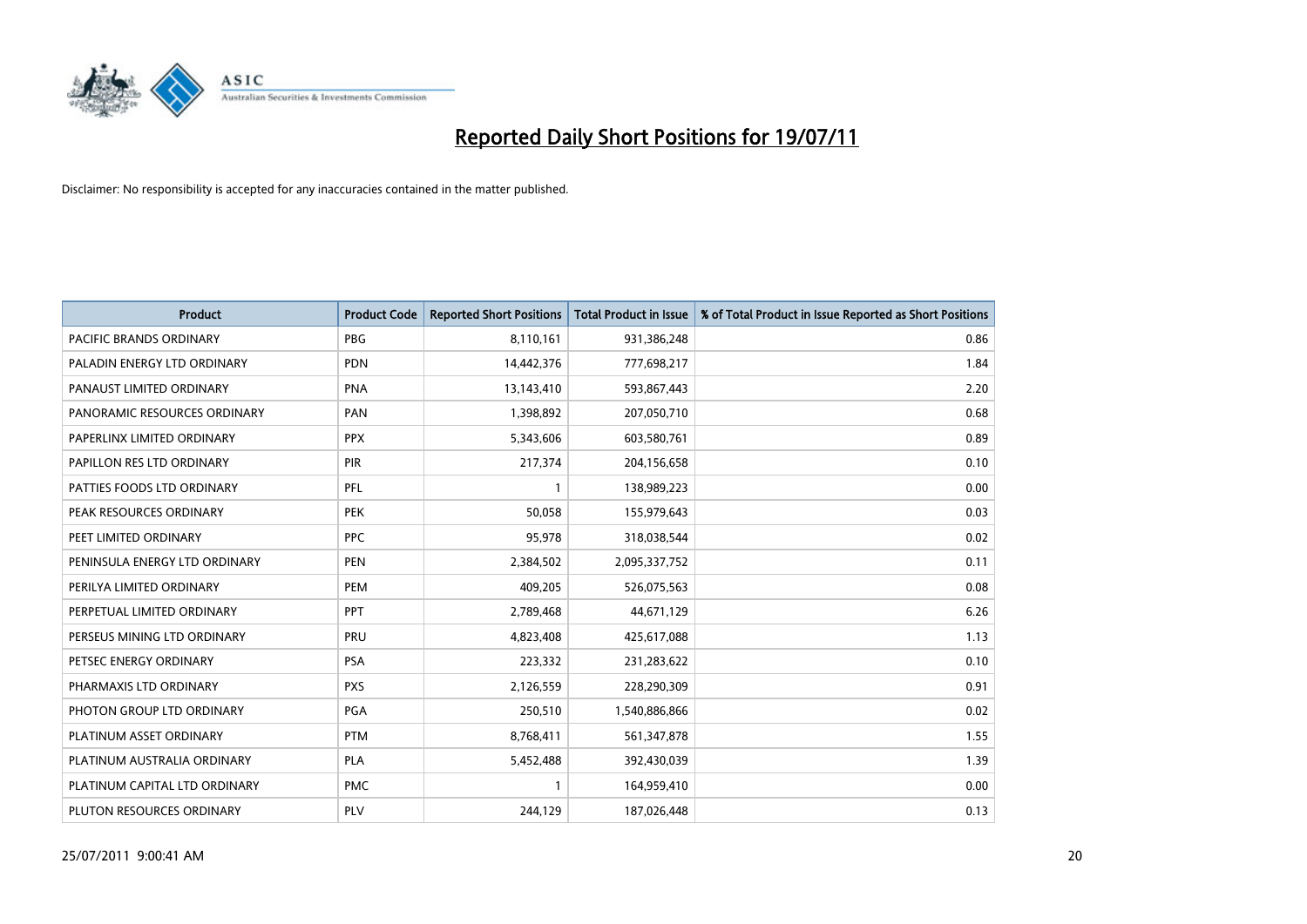

| <b>Product</b>                       | <b>Product Code</b> | <b>Reported Short Positions</b> | Total Product in Issue | % of Total Product in Issue Reported as Short Positions |
|--------------------------------------|---------------------|---------------------------------|------------------------|---------------------------------------------------------|
| <b>PMP LIMITED ORDINARY</b>          | <b>PMP</b>          | 59,464                          | 329,879,212            | 0.01                                                    |
| PORT BOUVARD LIMITED ORDINARY        | PBD                 | 6.754                           | 593,868,295            | 0.00                                                    |
| PRANA BIOTECHNOLOGY ORDINARY         | PBT                 | 432,180                         | 275,286,783            | 0.16                                                    |
| PREMIER INVESTMENTS ORDINARY         | <b>PMV</b>          | 626,435                         | 155,062,831            | 0.39                                                    |
| PRIMA BIOMED LTD ORDINARY            | PRR                 | 5,321,500                       | 982,383,814            | 0.54                                                    |
| PRIMARY HEALTH CARE ORDINARY         | PRY                 | 9,622,683                       | 497,419,803            | 1.93                                                    |
| PRIME MEDIA GRP LTD ORDINARY         | PRT                 | 2                               | 366,330,303            | 0.00                                                    |
| PROGEN PHARMACEUTIC ORDINARY         | <b>PGL</b>          | 151,596                         | 24,709,097             | 0.61                                                    |
| PROGRAMMED ORDINARY                  | <b>PRG</b>          | 396,353                         | 118,169,908            | 0.33                                                    |
| <b>PSIVIDA CORP CDI 1:1</b>          | <b>PVA</b>          | 6.878                           | 8,862,492              | 0.08                                                    |
| <b>QANTAS AIRWAYS ORDINARY</b>       | QAN                 | 35,352,122                      | 2,265,123,620          | 1.56                                                    |
| <b>OBE INSURANCE GROUP ORDINARY</b>  | <b>OBE</b>          | 19,904,699                      | 1,092,654,587          | 1.78                                                    |
| OR NATIONAL LIMITED ORDINARY         | <b>ORN</b>          | 23,310,254                      | 2,440,000,000          | 0.95                                                    |
| <b>QUBE LOGISTICS ORDINARY UNITS</b> | <b>OUB</b>          | 11,584,412                      | 610,839,329            | 1.90                                                    |
| RAMELIUS RESOURCES ORDINARY          | <b>RMS</b>          | 227,546                         | 291,767,215            | 0.08                                                    |
| RAMSAY HEALTH CARE ORDINARY          | <b>RHC</b>          | 1,368,303                       | 202,081,252            | 0.68                                                    |
| <b>RCR TOMLINSON ORDINARY</b>        | <b>RCR</b>          | 70,541                          | 132,010,172            | 0.05                                                    |
| <b>REA GROUP ORDINARY</b>            | <b>REA</b>          | 73,293                          | 130,401,680            | 0.05                                                    |
| <b>RECKON LIMITED ORDINARY</b>       | <b>RKN</b>          | 16,925                          | 133,384,060            | 0.02                                                    |
| <b>RED FORK ENERGY ORDINARY</b>      | <b>RFE</b>          | 16.696                          | 269,769,853            | 0.00                                                    |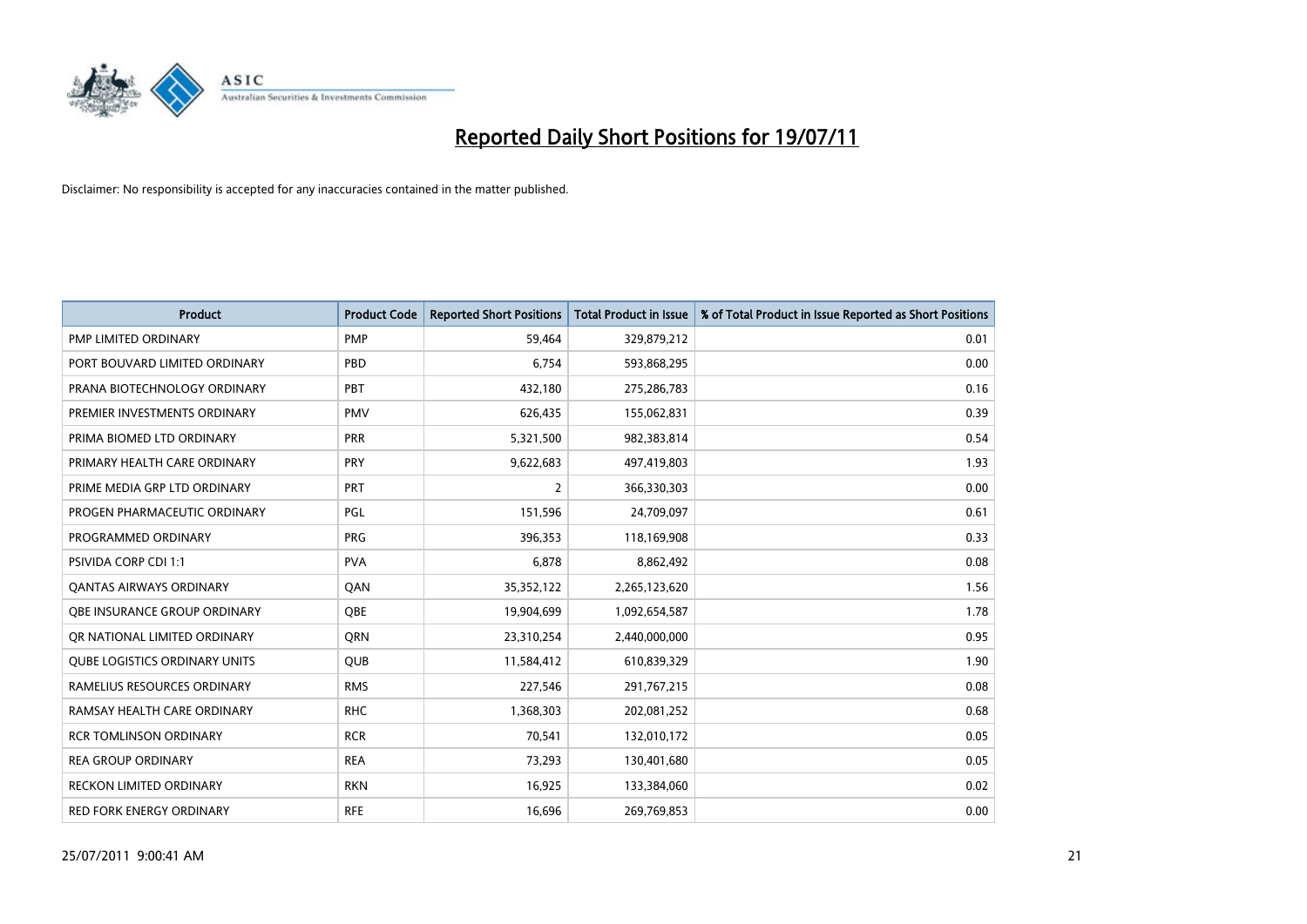

| <b>Product</b>                      | <b>Product Code</b> | <b>Reported Short Positions</b> | <b>Total Product in Issue</b> | % of Total Product in Issue Reported as Short Positions |
|-------------------------------------|---------------------|---------------------------------|-------------------------------|---------------------------------------------------------|
| REDBANK ENERGY LTD ORDINARY         | <b>AEI</b>          | 27                              | 786,287                       | 0.00                                                    |
| <b>REDFLEX HOLDINGS ORDINARY</b>    | <b>RDF</b>          | 10                              | 110,345,599                   | 0.00                                                    |
| <b>REED RESOURCES LTD ORDINARY</b>  | <b>RDR</b>          | 415,524                         | 264,742,501                   | 0.16                                                    |
| <b>REGIS RESOURCES ORDINARY</b>     | <b>RRL</b>          | 1,912,139                       | 432,072,718                   | 0.43                                                    |
| RESMED INC CDI 10:1                 | <b>RMD</b>          | 12,878,838                      | 1,545,678,330                 | 0.82                                                    |
| RESOLUTE MINING ORDINARY            | <b>RSG</b>          | 11,869,733                      | 467,638,948                   | 2.54                                                    |
| RESOURCE EQUIP LTD ORDINARY         | <b>ROL</b>          | 416,487                         | 227,202,027                   | 0.19                                                    |
| <b>RESOURCE GENERATION ORDINARY</b> | <b>RES</b>          | 328,230                         | 262,895,652                   | 0.13                                                    |
| REVERSE CORP LIMITED ORDINARY       | <b>REF</b>          | 25,141                          | 92,382,175                    | 0.03                                                    |
| REX MINERALS LIMITED ORDINARY       | <b>RXM</b>          | 1,046,660                       | 153,635,519                   | 0.67                                                    |
| <b>RHG LIMITED ORDINARY</b>         | <b>RHG</b>          | 435,520                         | 318,092,978                   | 0.13                                                    |
| RIALTO ENERGY ORDINARY              | <b>RIA</b>          | 471,970                         | 360,006,264                   | 0.13                                                    |
| <b>RIDLEY CORPORATION ORDINARY</b>  | <b>RIC</b>          | 823,333                         | 307,817,071                   | 0.26                                                    |
| RIO TINTO LIMITED ORDINARY          | <b>RIO</b>          | 15,212,659                      | 435,758,720                   | 3.46                                                    |
| <b>RIVERCITY MOTORWAY STAPLED</b>   | <b>RCY</b>          | 132,000                         | 957,010,115                   | 0.01                                                    |
| <b>ROBUST RESOURCES ORDINARY</b>    | <b>ROL</b>          | 1,146,162                       | 84,944,097                    | 1.36                                                    |
| ROC OIL COMPANY ORDINARY            | <b>ROC</b>          | 1,526,282                       | 713,254,560                   | 0.19                                                    |
| ROYAL WOLF HOLDINGS ORDINARY        | <b>RWH</b>          | 60,000                          | 100,387,052                   | 0.06                                                    |
| SAI GLOBAL LIMITED ORDINARY         | SAI                 | 383,867                         | 199,570,046                   | 0.19                                                    |
| SALMAT LIMITED ORDINARY             | <b>SLM</b>          | 754,646                         | 159,780,299                   | 0.47                                                    |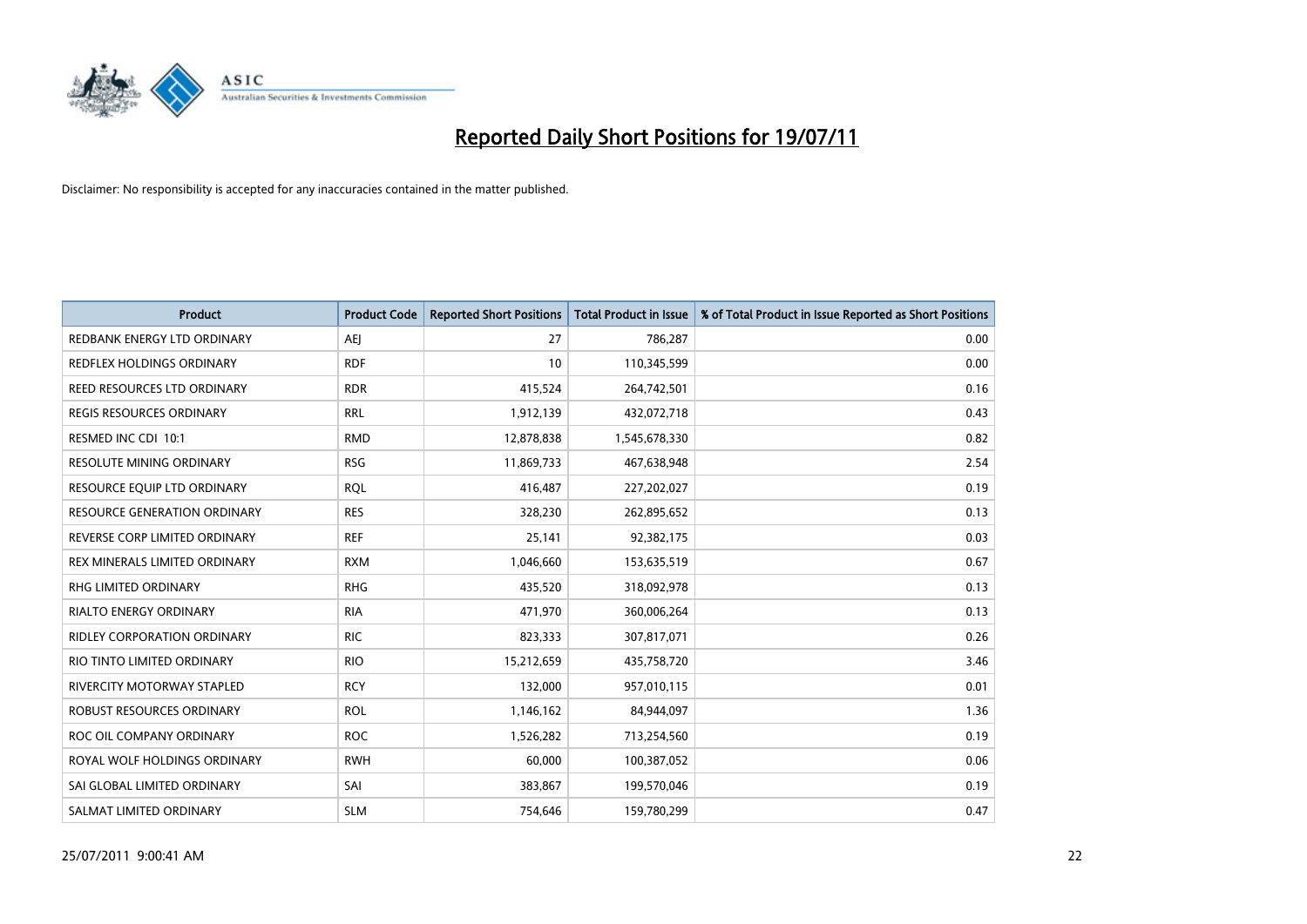

| <b>Product</b>                           | <b>Product Code</b> | <b>Reported Short Positions</b> | <b>Total Product in Issue</b> | % of Total Product in Issue Reported as Short Positions |
|------------------------------------------|---------------------|---------------------------------|-------------------------------|---------------------------------------------------------|
| SAMSON OIL & GAS LTD ORDINARY            | SSN                 | 1,364,020                       | 1,731,976,929                 | 0.08                                                    |
| SANDFIRE RESOURCES ORDINARY              | <b>SFR</b>          | 1,874,445                       | 149,384,969                   | 1.24                                                    |
| <b>SANTOS LTD ORDINARY</b>               | <b>STO</b>          | 15,212,036                      | 877,955,815                   | 1.73                                                    |
| SARACEN MINERAL ORDINARY                 | SAR                 | 254,895                         | 492,251,415                   | 0.05                                                    |
| SEDGMAN LIMITED ORDINARY                 | <b>SDM</b>          | 384,924                         | 209,752,689                   | 0.18                                                    |
| SEEK LIMITED ORDINARY                    | <b>SEK</b>          | 13,214,327                      | 337,065,707                   | 3.92                                                    |
| SELECT HARVESTS ORDINARY                 | SHV                 | 264,758                         | 56,226,960                    | 0.47                                                    |
| SENETAS CORPORATION ORDINARY             | <b>SEN</b>          | 756,999                         | 463,105,195                   | 0.16                                                    |
| SERVCORP LIMITED ORDINARY                | SRV                 | 133,503                         | 98,440,807                    | 0.13                                                    |
| SERVICE STREAM ORDINARY                  | <b>SSM</b>          | 421,699                         | 283,418,867                   | 0.15                                                    |
| SEVEN GROUP HOLDINGS ORDINARY            | <b>SVW</b>          | 963,333                         | 306,410,281                   | 0.29                                                    |
| SEVEN WEST MEDIA LTD ORDINARY            | <b>SWM</b>          | 5,157,034                       | 610,327,899                   | 0.84                                                    |
| SIGMA PHARMACEUTICAL ORDINARY            | SIP                 | 15,842,547                      | 1,178,626,572                 | 1.34                                                    |
| SILEX SYSTEMS ORDINARY                   | <b>SLX</b>          | 324,974                         | 170,133,997                   | 0.18                                                    |
| SILVER LAKE RESOURCE ORDINARY            | <b>SLR</b>          | 120,033                         | 178,882,838                   | 0.06                                                    |
| SIMS METAL MGMT LTD ORDINARY             | SGM                 | 3,950,119                       | 205,408,830                   | 1.91                                                    |
| SINGAPORE TELECOMM. CHESS DEPOSITARY INT | SGT                 | 4,544,509                       | 198,739,178                   | 2.27                                                    |
| SIRIUS RESOURCES NL ORDINARY             | <b>SIR</b>          | 82,500                          | 137,134,586                   | 0.06                                                    |
| SKILLED GROUP LTD ORDINARY               | <b>SKE</b>          | 38,696                          | 233,089,776                   | 0.01                                                    |
| SKY CITY ENTERTAIN, ORDINARY             | <b>SKC</b>          | 21,857                          | 576,958,340                   | 0.00                                                    |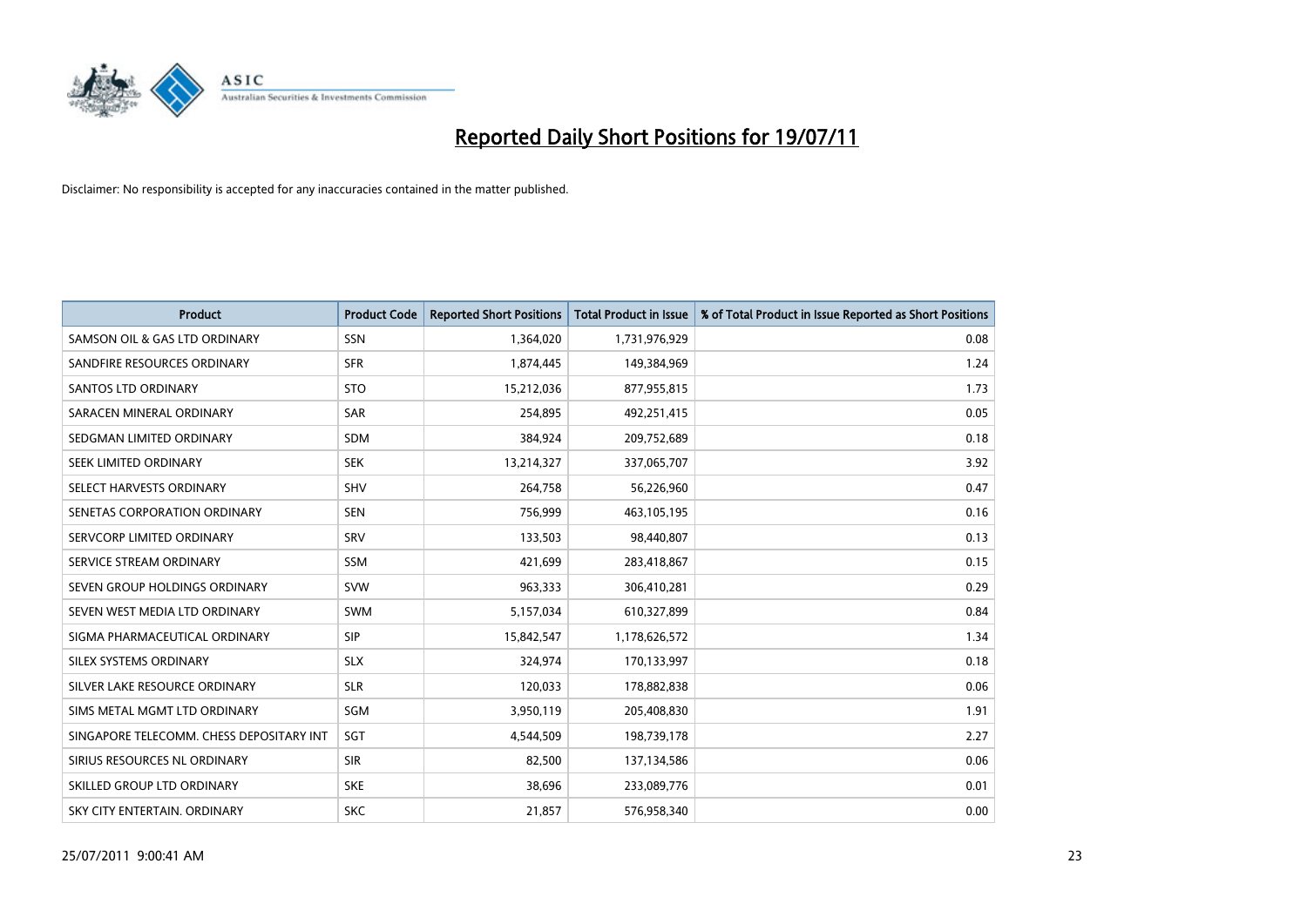

| <b>Product</b>                           | <b>Product Code</b> | <b>Reported Short Positions</b> | <b>Total Product in Issue</b> | % of Total Product in Issue Reported as Short Positions |
|------------------------------------------|---------------------|---------------------------------|-------------------------------|---------------------------------------------------------|
| <b>SKY NETWORK ORDINARY</b>              | <b>SKT</b>          | 27,324                          | 389,139,785                   | 0.00                                                    |
| SMS MANAGEMENT. ORDINARY                 | <b>SMX</b>          | 290,356                         | 68,246,225                    | 0.41                                                    |
| SONIC HEALTHCARE ORDINARY                | <b>SHL</b>          | 5,480,756                       | 388,429,875                   | 1.41                                                    |
| SOUL PATTINSON (W.H) ORDINARY            | SOL                 | 27,896                          | 238,640,580                   | 0.01                                                    |
| SOUTH BOULDER MINES ORDINARY             | <b>STB</b>          | 5,000                           | 87,115,688                    | 0.01                                                    |
| SP AUSNET STAPLED SECURITIES             | <b>SPN</b>          | 6,734,359                       | 2,850,932,204                 | 0.23                                                    |
| SPARK INFRASTRUCTURE STAPLED NOTE & UNIT | SKI                 | 15,256,846                      | 1,326,734,264                 | 1.13                                                    |
| SPDR 200 FUND ETF UNITS                  | <b>STW</b>          | 8                               | 52,178,556                    | 0.00                                                    |
| SPECIALTY FASHION ORDINARY               | <b>SFH</b>          | 867,616                         | 191,786,121                   | 0.45                                                    |
| SPOTLESS GROUP LTD ORDINARY              | <b>SPT</b>          | 1,778,375                       | 262,766,725                   | 0.66                                                    |
| ST BARBARA LIMITED ORDINARY              | SBM                 | 5,669,990                       | 325,615,389                   | 1.75                                                    |
| STAGING CONNECTIONS ORDINARY             | <b>STG</b>          | 2,917,189                       | 78,317,726                    | 3.72                                                    |
| STANMORE COAL LTD ORDINARY               | <b>SMR</b>          | 77,840                          | 88,270,738                    | 0.09                                                    |
| STARPHARMA HOLDINGS ORDINARY             | SPL                 | 57,367                          | 247,796,578                   | 0.03                                                    |
| STH AMERICAN COR LTD ORDINARY            | SAY                 | 9,200                           | 245,846,493                   | 0.00                                                    |
| STH CRS ELECT ENGNR ORDINARY             | <b>SXE</b>          | 2,910                           | 160,736,826                   | 0.00                                                    |
| STHN CROSS MEDIA ORDINARY                | <b>SXL</b>          | 4,145,673                       | 705,712,186                   | 0.57                                                    |
| STOCKLAND UNITS/ORD STAPLED              | SGP                 | 8,468,314                       | 2,383,036,717                 | 0.33                                                    |
| STRAITS RES LTD. ORDINARY                | <b>SRO</b>          | 7,799,847                       | 324,796,141                   | 2.39                                                    |
| <b>STW COMMUNICATIONS ORDINARY</b>       | SGN                 | 318,389                         | 364,310,964                   | 0.07                                                    |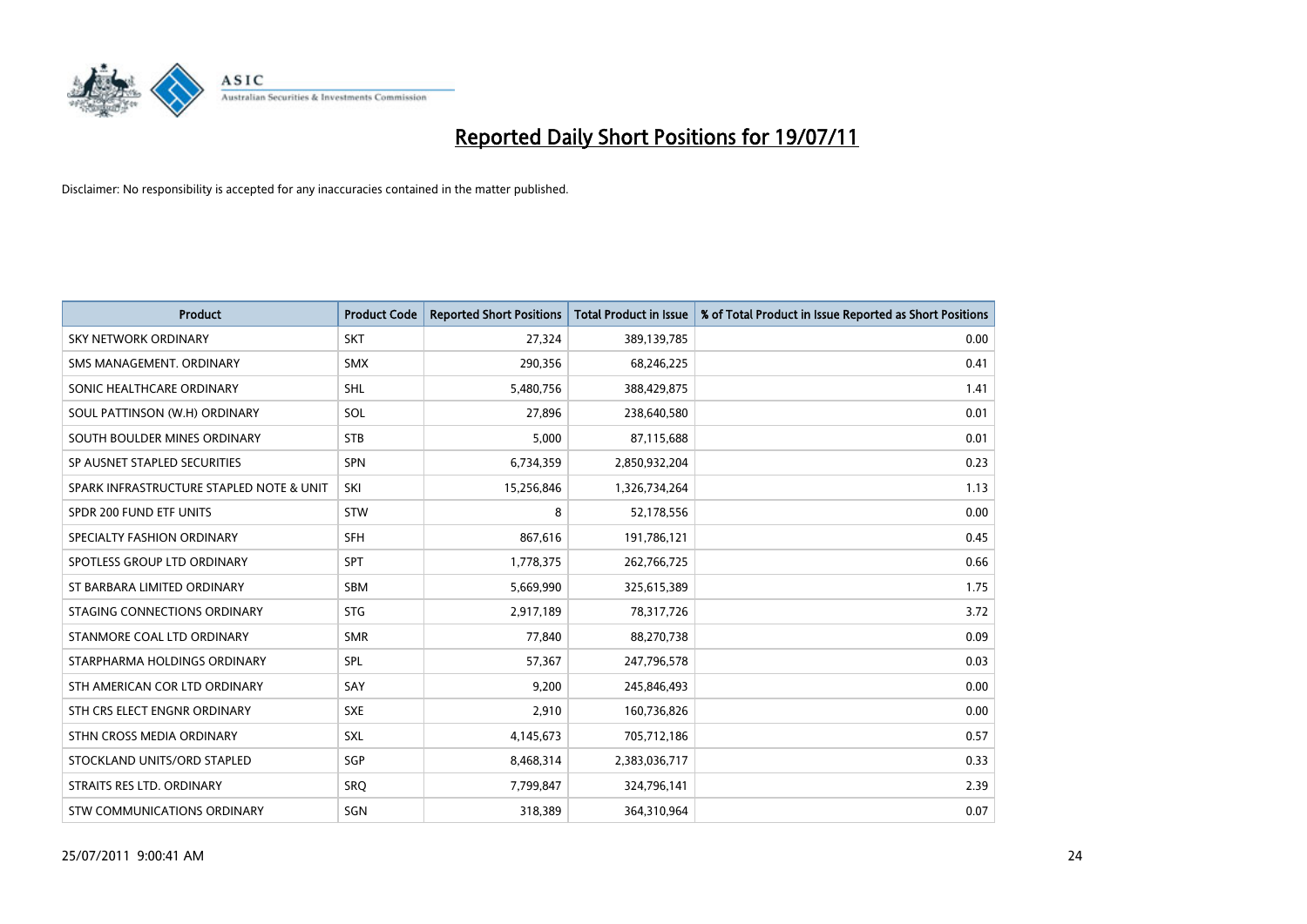

| <b>Product</b>                      | <b>Product Code</b> | <b>Reported Short Positions</b> | <b>Total Product in Issue</b> | % of Total Product in Issue Reported as Short Positions |
|-------------------------------------|---------------------|---------------------------------|-------------------------------|---------------------------------------------------------|
| <b>SUNCORP GROUP LTD ORDINARY</b>   | <b>SUN</b>          | 8,380,555                       | 1,286,600,980                 | 0.62                                                    |
| SUNDANCE ENERGY ORDINARY            | <b>SEA</b>          | 177,655                         | 276,709,585                   | 0.06                                                    |
| SUNDANCE RESOURCES ORDINARY         | <b>SDL</b>          | 20,327,637                      | 2,871,597,169                 | 0.69                                                    |
| SUNLAND GROUP LTD ORDINARY          | <b>SDG</b>          | 44,606                          | 224,881,794                   | 0.02                                                    |
| SUPER RET REP LTD ORDINARY          | <b>SUL</b>          | 114,207                         | 130,018,739                   | 0.08                                                    |
| SWICK MINING ORDINARY               | <b>SWK</b>          | 191,698                         | 236,724,970                   | 0.08                                                    |
| SYMEX HOLDINGS ORDINARY             | <b>SYM</b>          | 6,633                           | 189,166,670                   | 0.00                                                    |
| TABCORP HOLDINGS LTD ORDINARY       | <b>TAH</b>          | 5,782,354                       | 688,019,737                   | 0.83                                                    |
| <b>TALENT2 INTERNATION ORDINARY</b> | <b>TWO</b>          | 139,685                         | 144,672,415                   | 0.09                                                    |
| TANAMI GOLD NL ORDINARY             | <b>TAM</b>          | 190,927                         | 260,997,677                   | 0.07                                                    |
| TAP OIL LIMITED ORDINARY            | <b>TAP</b>          | 497,360                         | 240,967,311                   | 0.21                                                    |
| TASSAL GROUP LIMITED ORDINARY       | <b>TGR</b>          | 78,267                          | 146,304,404                   | 0.04                                                    |
| TATTS GROUP LTD ORDINARY            | <b>TTS</b>          | 15,428,715                      | 1,318,683,208                 | 1.16                                                    |
| TECHNOLOGY ONE ORDINARY             | <b>TNE</b>          | 46,340                          | 303,269,455                   | 0.02                                                    |
| TELECOM CORPORATION ORDINARY        | <b>TEL</b>          | 31,323,701                      | 1,924,707,065                 | 1.62                                                    |
| TELSTRA CORPORATION. ORDINARY       | <b>TLS</b>          | 76,633,923                      | 12,443,074,357                | 0.61                                                    |
| TEN NETWORK HOLDINGS ORDINARY       | <b>TEN</b>          | 37,839,865                      | 1,045,236,720                 | 3.62                                                    |
| TERANGA GOLD CORP CDI 1:1           | <b>TGZ</b>          | 202,268                         | 152,679,621                   | 0.12                                                    |
| TFS CORPORATION LTD ORDINARY        | <b>TFC</b>          | 59,417                          | 276,453,042                   | 0.02                                                    |
| THE REJECT SHOP ORDINARY            | <b>TRS</b>          | 661,234                         | 26,033,570                    | 2.52                                                    |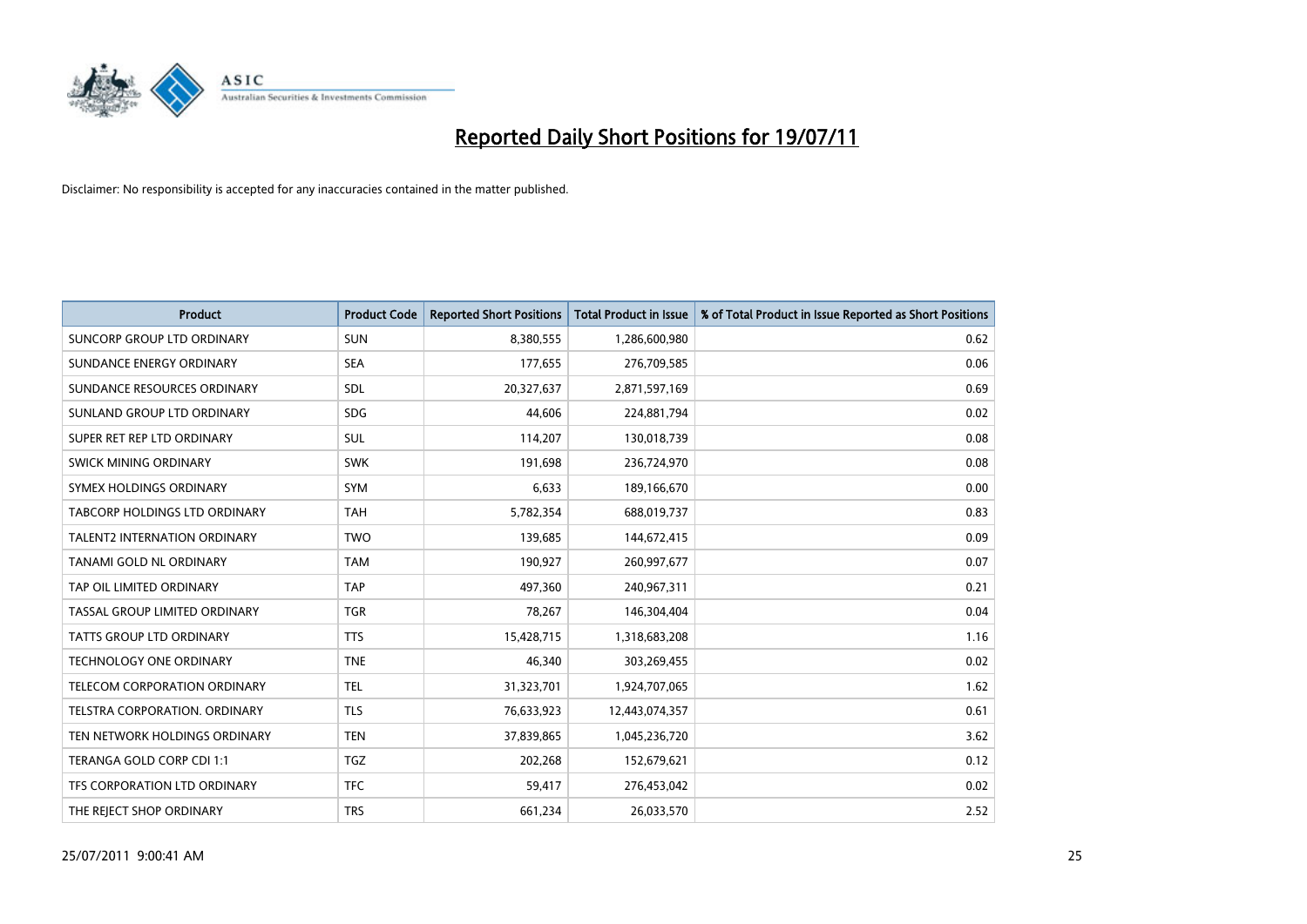

| <b>Product</b>                            | <b>Product Code</b> | <b>Reported Short Positions</b> | Total Product in Issue | % of Total Product in Issue Reported as Short Positions |
|-------------------------------------------|---------------------|---------------------------------|------------------------|---------------------------------------------------------|
|                                           | <b>THR</b>          |                                 |                        |                                                         |
| THOR MINING PLC CHESS DEPOSITARY 1:1      |                     | 2,307                           | 222,489,120            | 0.00                                                    |
| THORN GROUP LIMITED ORDINARY              | <b>TGA</b>          | 23,549                          | 146,091,970            | 0.01                                                    |
| TIGER RESOURCES ORDINARY                  | <b>TGS</b>          | 174,642                         | 669,560,549            | 0.03                                                    |
| TIMBERCORP LIMITED ORDINARY               | <b>TIM</b>          | 90,074                          | 352,071,429            | 0.02                                                    |
| <b>TISHMAN SPEYER UNITS</b>               | <b>TSO</b>          | 57,192                          | 338,440,904            | 0.01                                                    |
| TNG LIMITED ORDINARY                      | <b>TNG</b>          | 4,321                           | 284,803,062            | 0.00                                                    |
| TOLL HOLDINGS LTD ORDINARY                | <b>TOL</b>          | 25,809,358                      | 710,128,531            | 3.59                                                    |
| TORO ENERGY LIMITED ORDINARY              | <b>TOE</b>          | 35,404                          | 964,936,676            | 0.00                                                    |
| TOWER LIMITED ORDINARY                    | <b>TWR</b>          | 689,519                         | 265,176,580            | 0.26                                                    |
| TOX FREE SOLUTIONS ORDINARY               | <b>TOX</b>          | 16,511                          | 96,503,382             | 0.01                                                    |
| TPG TELECOM LIMITED ORDINARY              | <b>TPM</b>          | 5,449,405                       | 783,481,644            | 0.71                                                    |
| <b>TRANSFIELD SERVICES ORDINARY</b>       | <b>TSE</b>          | 7,282,524                       | 549,715,957            | 1.32                                                    |
| TRANSPACIFIC INDUST. ORDINARY             | <b>TPI</b>          | 12,845,199                      | 960,638,735            | 1.33                                                    |
| TRANSURBAN GROUP TRIPLE STAPLED SEC.      | <b>TCL</b>          | 4,314,732                       | 1,443,543,731          | 0.29                                                    |
| TREASURY WINE ESTATE ORDINARY             | <b>TWE</b>          | 17,837,414                      | 647,227,144            | 2.76                                                    |
| TRINITY GROUP STAPLED SECURITIES          | <b>TCO</b>          | 3,419                           | 203,405,927            | 0.00                                                    |
| TROY RESOURCES NL ORDINARY                | <b>TRY</b>          | 170,180                         | 87,990,323             | 0.18                                                    |
| UGL LIMITED ORDINARY                      | UGL                 | 5,199,240                       | 166,047,171            | 3.10                                                    |
| UNILIFE CORPORATION CDI 6:1               | <b>UNS</b>          | 811,363                         | 271,430,663            | 0.30                                                    |
| VALAD PROPERTY GROUP STAPLED US PROHIBIT. | <b>VPG</b>          | 4,043,711                       | 115,108,116            | 3.51                                                    |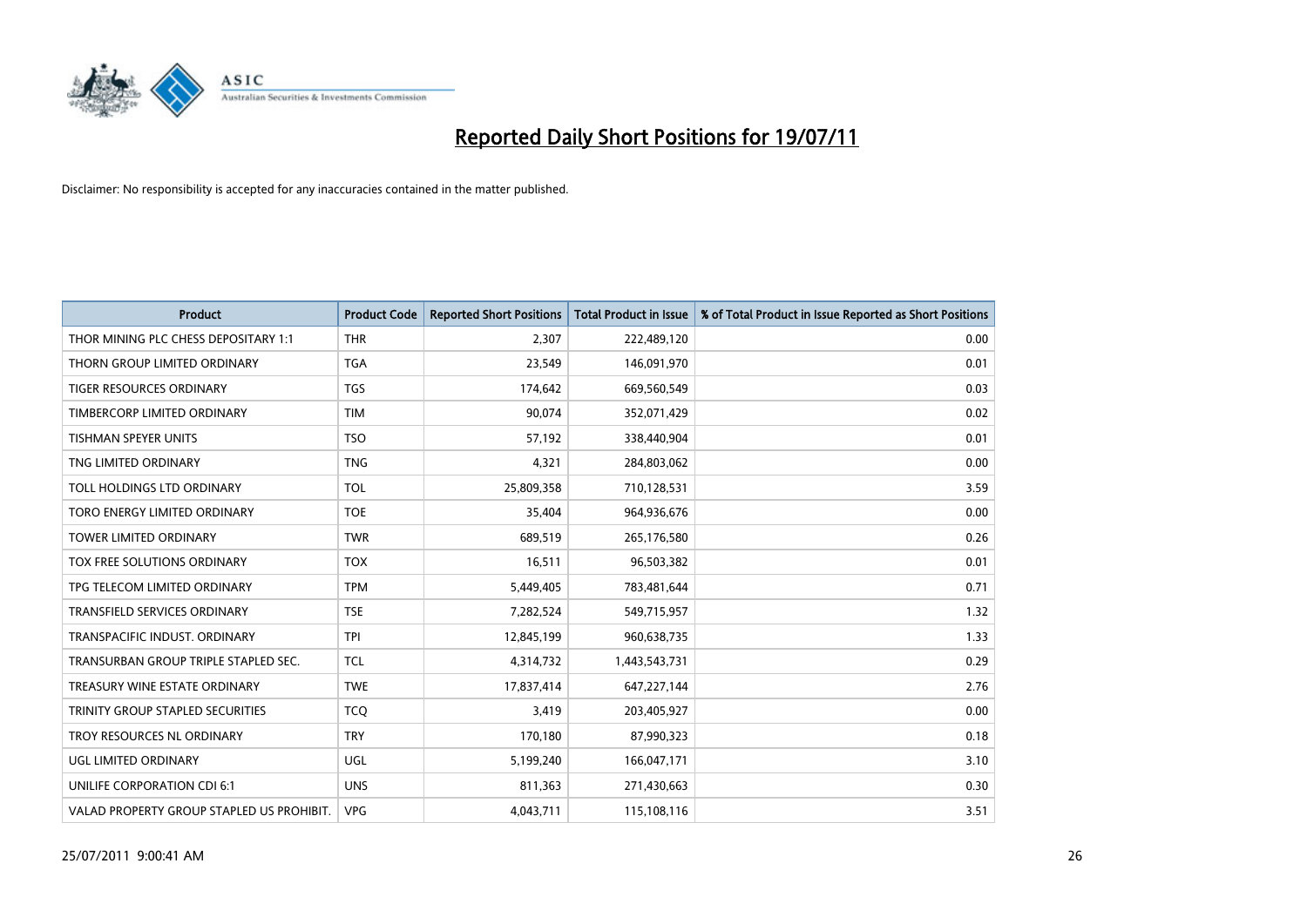

| <b>Product</b>                         | <b>Product Code</b> | <b>Reported Short Positions</b> | <b>Total Product in Issue</b> | % of Total Product in Issue Reported as Short Positions |
|----------------------------------------|---------------------|---------------------------------|-------------------------------|---------------------------------------------------------|
| <b>VDM GROUP LIMITED ORDINARY</b>      | <b>VMG</b>          | 11,116                          | 193,127,749                   | 0.01                                                    |
| <b>VENTURE MINERALS ORDINARY</b>       | <b>VMS</b>          | 340,939                         | 221,093,592                   | 0.15                                                    |
| <b>VILLAGE ROADSHOW LTD ORDINARY</b>   | <b>VRL</b>          | 123,585                         | 151,458,556                   | 0.08                                                    |
| <b>VIRGIN BLUE HOLDINGS ORDINARY</b>   | <b>VBA</b>          | 27,273,060                      | 2,210,197,600                 | 1.20                                                    |
| <b>VISION GROUP HLDGS ORDINARY</b>     | <b>VGH</b>          | 78,000                          | 74,197,532                    | 0.11                                                    |
| <b>VITA GROUP LTD ORDINARY</b>         | <b>VTG</b>          | 75,190                          | 142,499,800                   | 0.05                                                    |
| VITERRA INC CDI 1:1                    | <b>VTA</b>          | 3,828                           | 68,629,939                    | 0.01                                                    |
| WAH NAM INT HLDG LTD ORDINARY          | <b>WNI</b>          | 2,604,660                       | 5,359,279,403                 | 0.05                                                    |
| <b>WATPAC LIMITED ORDINARY</b>         | <b>WTP</b>          | 76,308                          | 183,341,382                   | 0.04                                                    |
| <b>WDS LIMITED ORDINARY</b>            | <b>WDS</b>          | 701                             | 144,055,662                   | 0.00                                                    |
| WEBJET LIMITED ORDINARY                | <b>WEB</b>          | 383,185                         | 75,967,968                    | 0.51                                                    |
| <b>WESFARMERS LIMITED ORDINARY</b>     | <b>WES</b>          | 18,164,975                      | 1,005,675,940                 | 1.80                                                    |
| WESFARMERS LIMITED PARTIALLY PROTECTED | <b>WESN</b>         | 190,840                         | 151,396,222                   | 0.12                                                    |
| <b>WESTERN AREAS NL ORDINARY</b>       | <b>WSA</b>          | 6,604,045                       | 179,735,899                   | 3.67                                                    |
| WESTERN DESERT RES. ORDINARY           | <b>WDR</b>          | 948                             | 206,935,914                   | 0.00                                                    |
| WESTFIELD GROUP ORD/UNIT STAPLED SEC   | <b>WDC</b>          | 11,793,742                      | 2,308,988,539                 | 0.49                                                    |
| WESTFIELD RETAIL TST UNIT STAPLED      | <b>WRT</b>          | 36,294,689                      | 3,054,166,195                 | 1.18                                                    |
| <b>WESTPAC BANKING CORP ORDINARY</b>   | <b>WBC</b>          | 35,005,837                      | 3,030,066,341                 | 1.14                                                    |
| WHITE ENERGY COMPANY ORDINARY          | <b>WEC</b>          | 11,313,489                      | 316,104,241                   | 3.54                                                    |
| WHITEHAVEN COAL ORDINARY               | <b>WHC</b>          | 6,184,311                       | 493,800,069                   | 1.24                                                    |